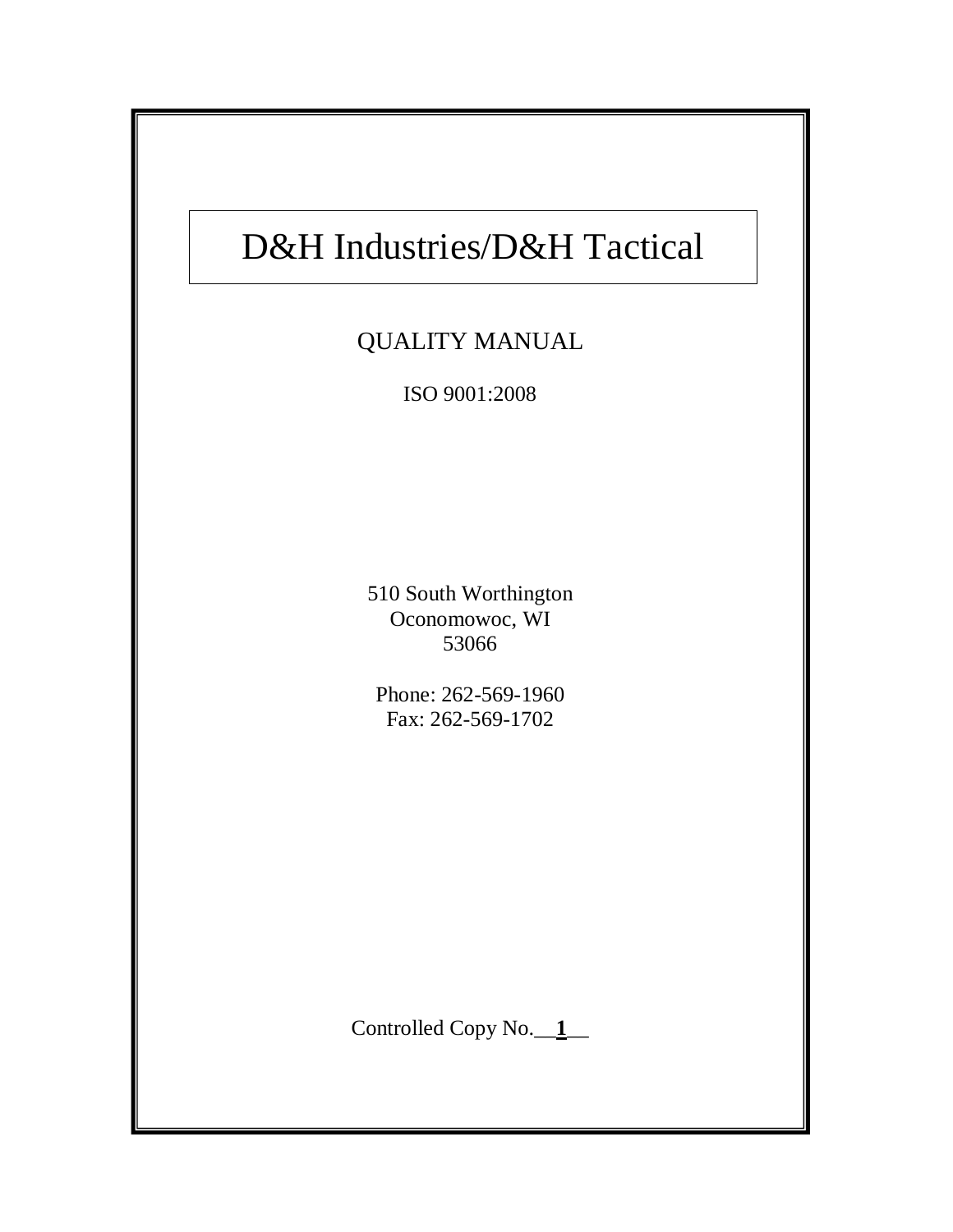

| <b>Quality Manual</b> |                           |                       |                         |
|-----------------------|---------------------------|-----------------------|-------------------------|
| <b>Section 0.0</b>    |                           |                       |                         |
|                       | <b>Table of Contents</b>  |                       |                         |
|                       | Approved by:              | <b>Approval Date:</b> | <b>Revision Number:</b> |
|                       | <b>Quality Manager/MR</b> | 6/6/2014              |                         |

## **Table of Contents**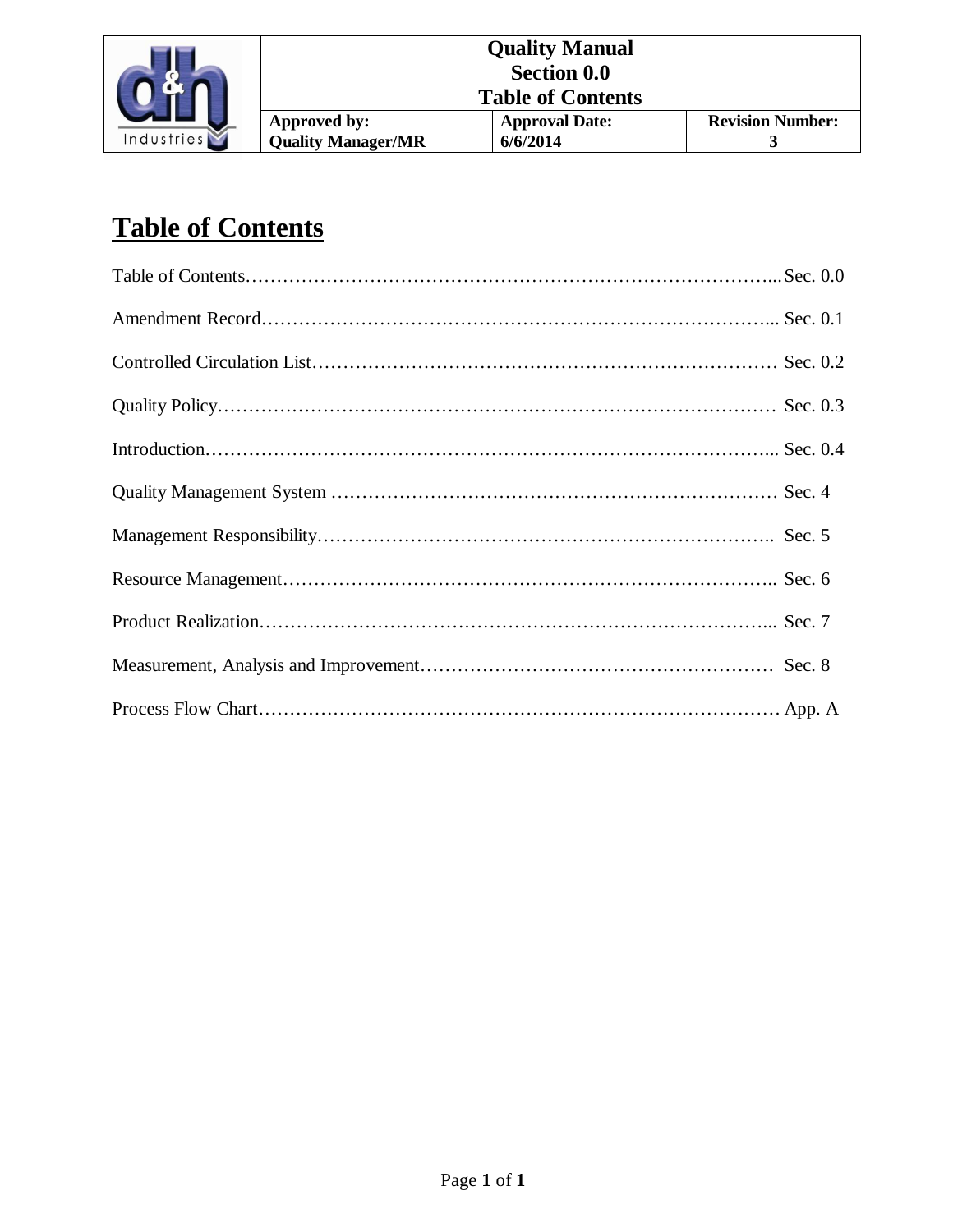|            |                           | <b>Quality Manual</b><br><b>Section 0.1</b><br><b>Amendment Record</b> |                         |
|------------|---------------------------|------------------------------------------------------------------------|-------------------------|
|            | Approved by:              | <b>Approval Date:</b>                                                  | <b>Revision Number:</b> |
| Industries | <b>Quality Manager/MR</b> | 6/6/2014                                                               |                         |

This Quality Manual contains only the pages issued by this facility. The Quality Manager/MR is responsible for processing all authorized changes, and for inserting revision pages into official copies. The Quality Manager/MR has authority to remove and dispose of obsolete pages to prevent their unintentional usage. This collection of documentation is controlled and shall be used as the final authority regarding the latest revision level and amendment status for the Quality Manual and Supporting Procedures. The Quality Manager/MR maintains the Master Copy of this Quality Manual.

| <b>SECTION</b> | <b>DATE</b> | PAGE(S)      | <b>DESCRIPTION</b>                 | <b>APPROVAL</b> |
|----------------|-------------|--------------|------------------------------------|-----------------|
| All            | 4/12/05     | All          | 1st Manual Release                 | President       |
|                |             |              |                                    | <b>CEO</b>      |
| 0.3            | 7/11/05     | $\mathbf{1}$ | <b>Changed Quality Goals</b>       | President       |
|                |             |              |                                    | <b>CEO</b>      |
| 0.1            | 7/11/05     | $\mathbf{1}$ | <b>Updated Amendment Record</b>    | President       |
|                |             |              |                                    | <b>CEO</b>      |
| $\overline{4}$ | 7/11/05     | 3            | Added note about use of PRO-3      | President       |
|                |             |              |                                    | <b>CEO</b>      |
| 0.3            | 3/13/07     | $\mathbf{1}$ | <b>Updated Quality Policy</b>      | President       |
|                |             |              |                                    | <b>CEO</b>      |
| 0.1            | 3/13/07     | $\mathbf{1}$ | <b>Updated Amendment Record</b>    | President       |
|                |             |              |                                    | <b>CEO</b>      |
| 0.3            | 5/31/07     | $\mathbf{1}$ | <b>Updated Quality Policy</b>      | President       |
|                |             |              |                                    | <b>CEO</b>      |
| 0.1            | 5/31/07     | $\mathbf{1}$ | <b>Updated Amendment Record</b>    | President       |
|                |             |              |                                    | <b>CEO</b>      |
| AppendixA      | 8/3/07      | $\mathbf{1}$ | <b>Changed Process Flow Chart</b>  | President       |
|                |             |              |                                    | <b>CEO</b>      |
| 0.1            | 8/3/07      | $\mathbf{1}$ | <b>Updated Amendment Record</b>    | President       |
|                |             |              |                                    | <b>CEO</b>      |
| AppendixA      | 9/12/07     | 1 & 2        | <b>Changed Process Flow Chart</b>  | President       |
|                |             |              |                                    | <b>CEO</b>      |
| 0.1            | 9/12/07     | $\mathbf{1}$ | <b>Updated Amendment Record</b>    | President       |
|                |             |              |                                    | <b>CEO</b>      |
| 0.4            | 12/15/07    | $\mathbf{1}$ | Updated scope to match certificate | President       |
|                |             |              | of registration.                   |                 |
| 0.1            | 12/15/07    | 1 & 2        | <b>Updated Amendment Record</b>    | President       |
|                |             |              |                                    |                 |
| 0.3            | 1/25/08     | $\mathbf{1}$ | Update form to delete CEO in       | President       |
|                |             |              | sign-off due to ownership change.  |                 |
|                |             |              | Updated Quality Objectives.        |                 |
| 0.1            | 1/25/08     | 1 & 2        | <b>Updated Amendment Record</b>    | President       |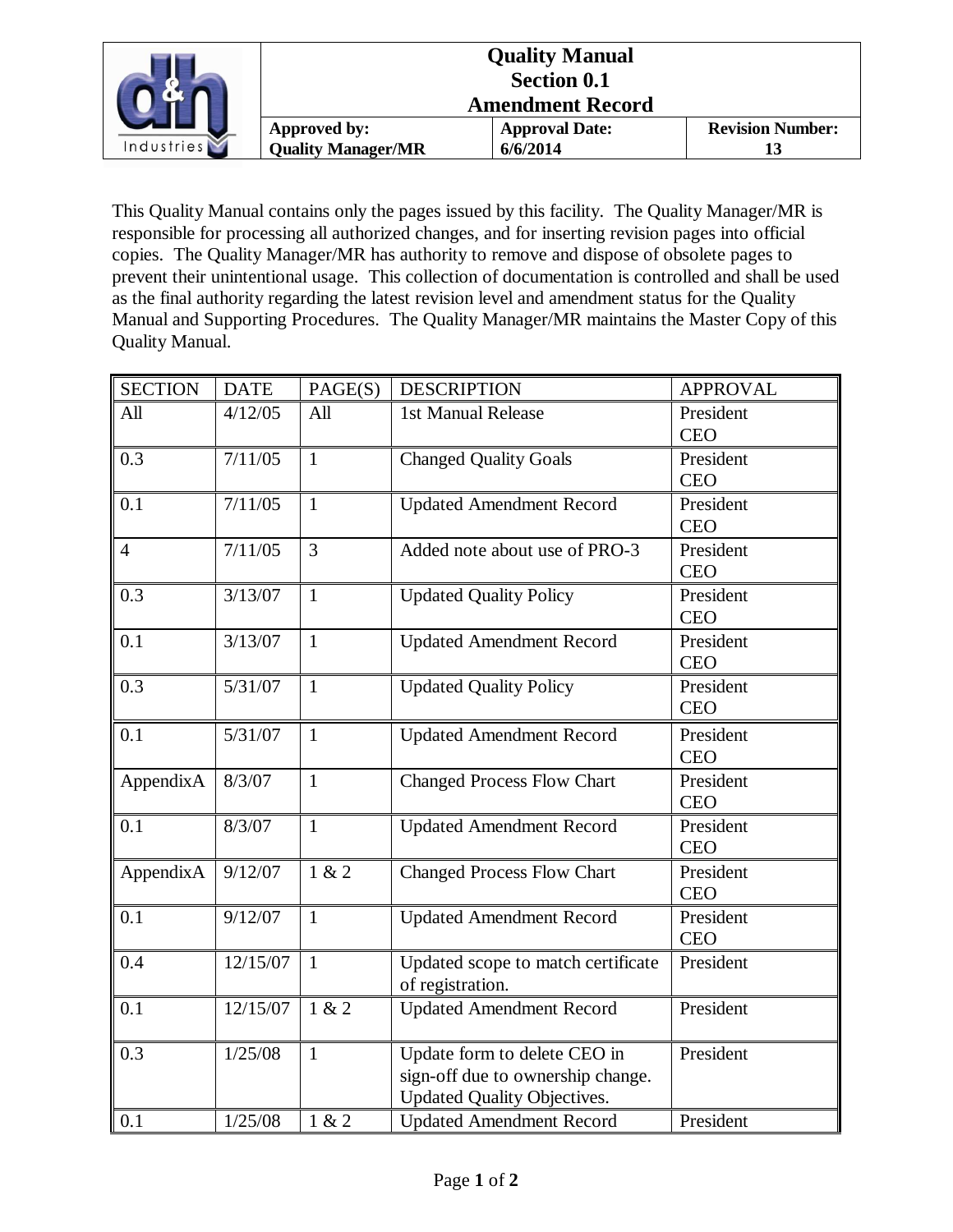

| <b>Quality Manual</b><br><b>Section 0.1</b><br><b>Amendment Record</b> |                                   |                         |
|------------------------------------------------------------------------|-----------------------------------|-------------------------|
| Approved by:<br><b>Quality Manager/MR</b>                              | <b>Approval Date:</b><br>6/6/2014 | <b>Revision Number:</b> |

| All                                   | 5/15/08 | All          | Updated footer and removed CEO<br>from approval                                                                                | President                     |
|---------------------------------------|---------|--------------|--------------------------------------------------------------------------------------------------------------------------------|-------------------------------|
| $\overline{4}$                        | 5/15/08 | 1 & 2        | Updated last paragraph of 4.3.1<br>Updated R&A - removed CEO                                                                   | President                     |
| 5                                     | 5/15/08 | $\mathbf{1}$ | Updated R&A - removed CEO                                                                                                      | President                     |
| 6                                     | 5/15/08 | $\mathbf{1}$ | Updated R&A - removed CEO                                                                                                      | President                     |
| $\overline{7}$                        | 5/15/08 | $\mathbf{1}$ | Updated R&A - removed CEO<br>and added Mfg. Ops. Mgr.<br>Added sections about design &<br>development. Renumbered<br>sections. | President                     |
| 8                                     | 5/15/08 | $\mathbf{1}$ | Updated R&A - removed CEO<br>and added Mfg. Ops. Mgr.                                                                          | President                     |
| .4                                    | 5/15/08 | $\mathbf{1}$ | Updated permissible exclusions to<br>add clarification regarding design                                                        | President                     |
| $\cdot$ 3                             | 6/1/09  | All          | <b>Update QP</b>                                                                                                               | President                     |
| $\cdot$ 1                             | 6/1/09  | All          | Update                                                                                                                         | President                     |
| 4, 5, 6, 7,<br>8, Cover,<br>$\cdot$ 4 | 1/1/10  | All          | Re-write to account for transition<br>to ISO 9001:2008                                                                         | President                     |
| App. A                                | 7/18/13 | All          | Removed second page                                                                                                            | $\overline{\text{President}}$ |
| $\mathcal{A}$                         | 2/28/14 | $\mathbf{1}$ | Updated scope to include design;<br>removed exclusions and updated to<br>none.                                                 | President                     |
| $\cdot$ 1                             | 2/28/14 | All          | Updated as needed                                                                                                              | President                     |
| Appendix<br>$\mathbf{A}$              | 6/6/14  | All          | Updated to reflect new flow charts<br>developed for core and support<br>processes                                              | <b>Quality Manager</b>        |
| $\overline{.2}$                       | 6/6/14  | All          | Removed Copy #2                                                                                                                | <b>Quality Manager</b>        |
| All sections                          | 6/6/14  | All          | Updated title block in header and<br>footer. Updated Director of<br><b>Quality to Quality Manager</b>                          | <b>Quality Manager</b>        |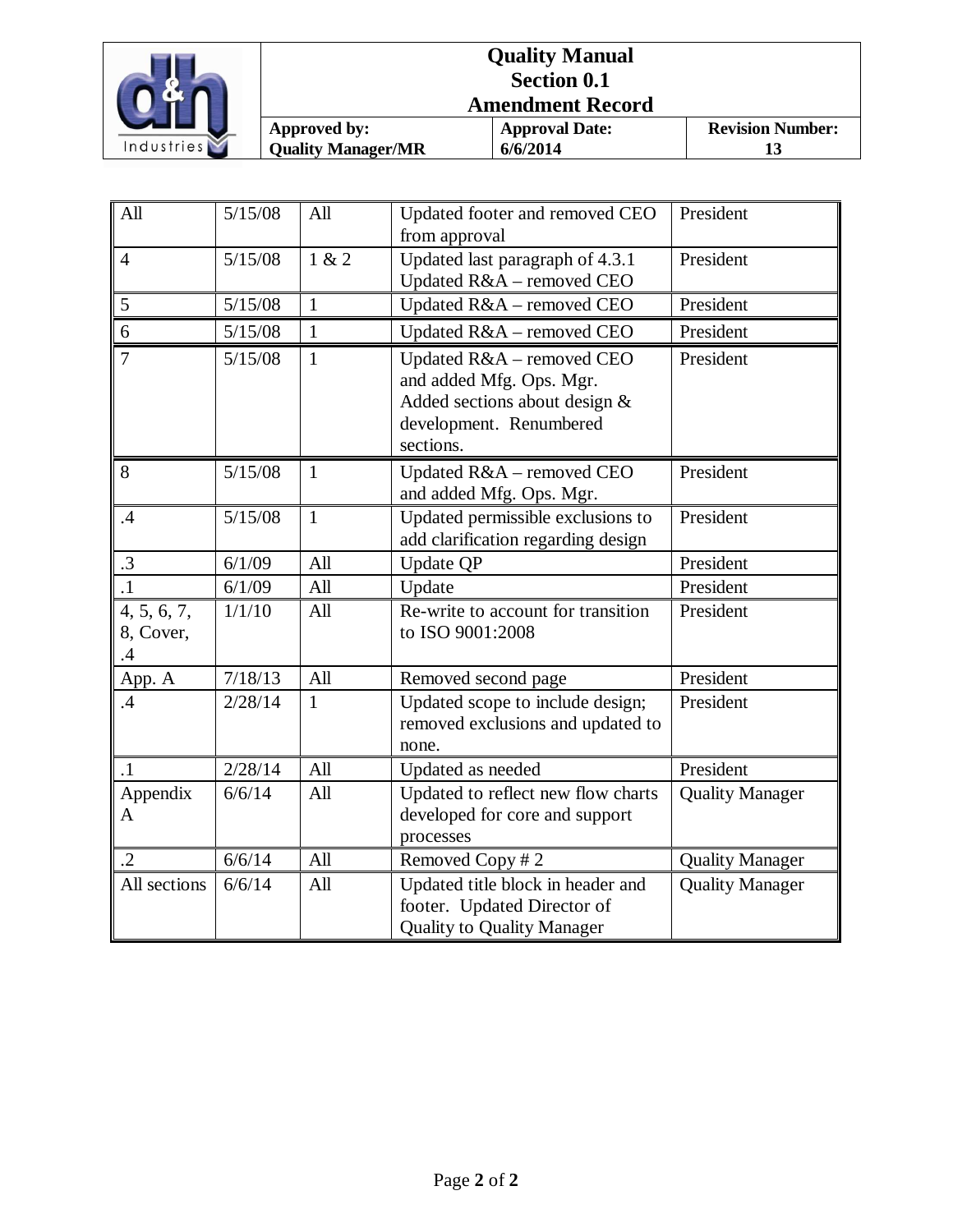

|                    |                           | <b>Quality Manual</b> |                         |
|--------------------|---------------------------|-----------------------|-------------------------|
| <b>Section 0.1</b> |                           |                       |                         |
|                    | <b>Amendment Record</b>   |                       |                         |
|                    | Approved by:              | <b>Approval Date:</b> | <b>Revision Number:</b> |
|                    | <b>Quality Manager/MR</b> | 6/6/2014              |                         |

| Copy No. | <b>Copy Custodian</b>                    |
|----------|------------------------------------------|
| 1        | Quality Manager/MR (network master copy) |
|          |                                          |
|          |                                          |
|          |                                          |
|          |                                          |
|          |                                          |
|          |                                          |
|          |                                          |
|          |                                          |
|          |                                          |
|          |                                          |
|          |                                          |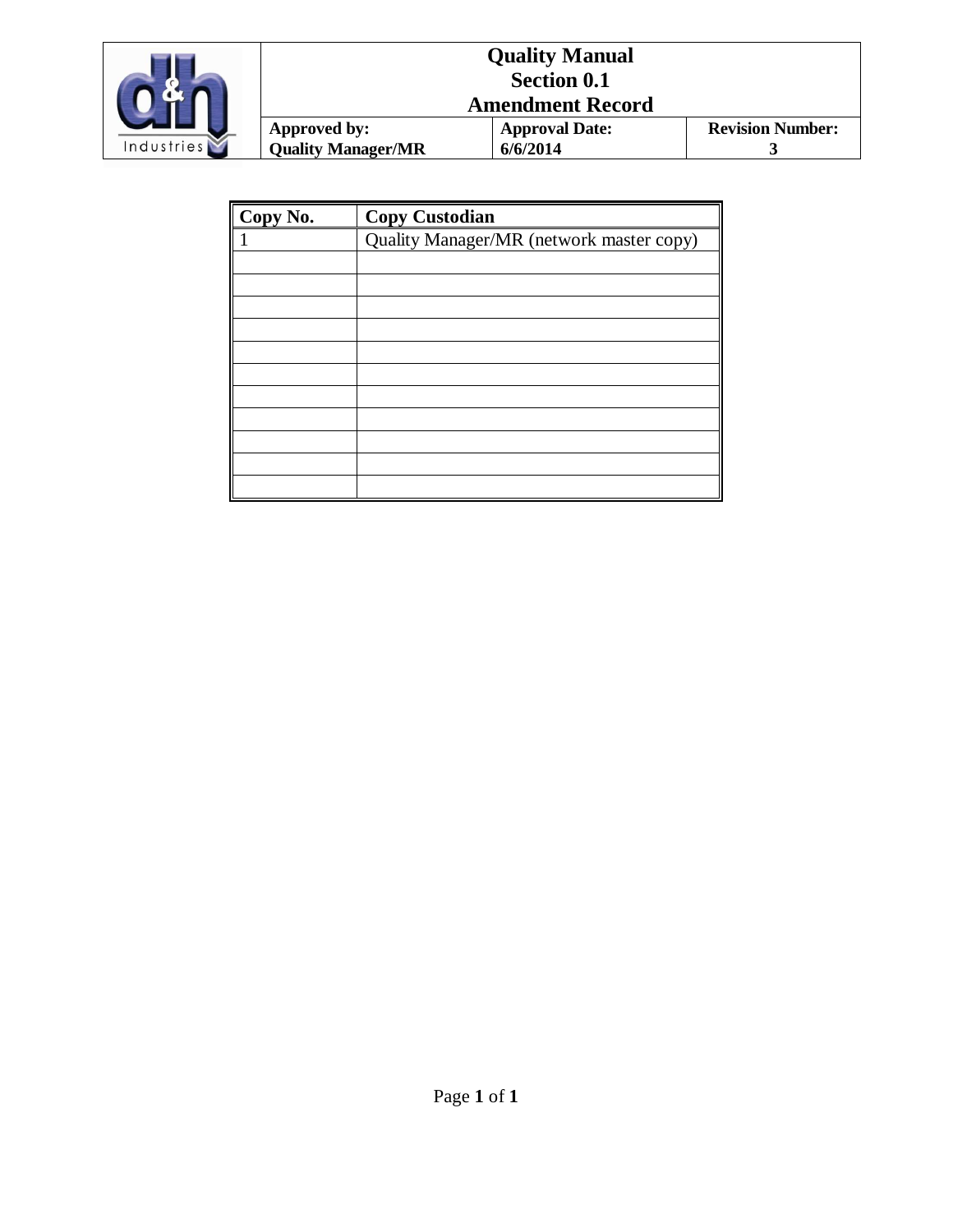

|                           | <b>Quality Manual</b> |                         |  |
|---------------------------|-----------------------|-------------------------|--|
| <b>Section 0.3</b>        |                       |                         |  |
| <b>Quality Policy</b>     |                       |                         |  |
| Approved by:              | <b>Approval Date:</b> | <b>Revision Number:</b> |  |
| <b>Quality Manager/MR</b> | 6/6/2014              |                         |  |

### **QUALITY POLICY STATEMENT**

**D&H Industries is committed to providing innovative, world class stamping and assembly services that meet or exceed the needs and expectations of our customers in an environment that promotes quality of product, safety of workplace, and continual improvement.** 

**"First Time, Every Time, On Time"**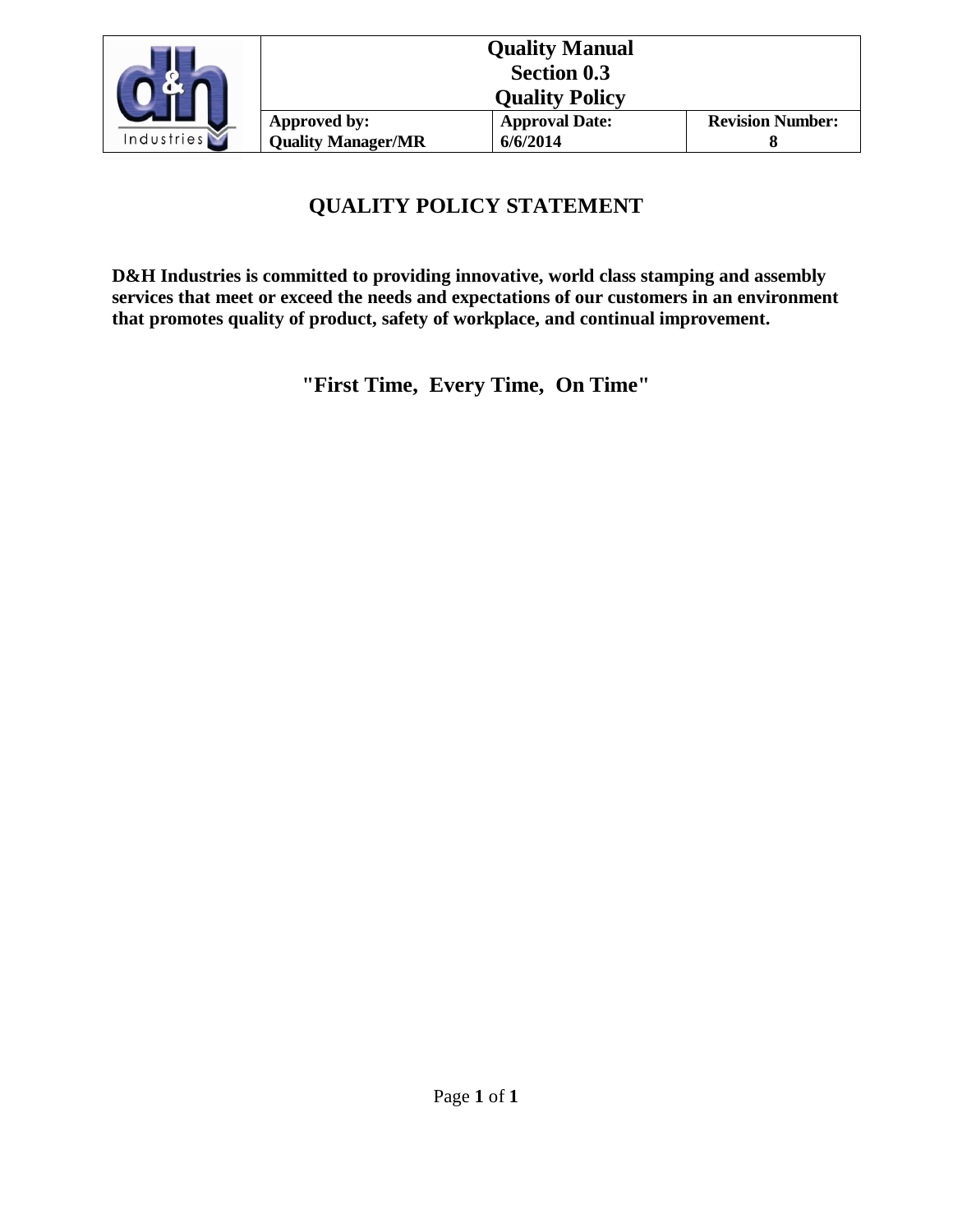

|  | <b>Quality Manual</b><br><b>Section 0.4</b><br><b>Introduction</b> |                         |  |
|--|--------------------------------------------------------------------|-------------------------|--|
|  |                                                                    |                         |  |
|  |                                                                    |                         |  |
|  | Approved by:                                                       | <b>Revision Number:</b> |  |
|  | <b>Quality Manager/MR</b>                                          | 6/6/2014                |  |

## **Introduction**

This Quality Manual describes the policies and company wide control system of the D&H quality management system. The quality management system described in this manual and the procedures that support it, meets the requirements of the ISO 9001:2008 international standard. Procedures have been created and implemented that also meet the requirements of this international standard.

#### **Scope of Registration:**

Stamping, fabrication, welding, assembly and design of metal parts.

#### **Interaction of Processes:**

Please refer to the process flow chart found in Appendix A.

#### **Permissible Exclusions:**

None

#### **Special Note:**

Wherever the company "D&H Industries" is referred to in this Quality Manual (and the Quality Procedures that support it) the reference should be taken as applying equally to D&H Tactical.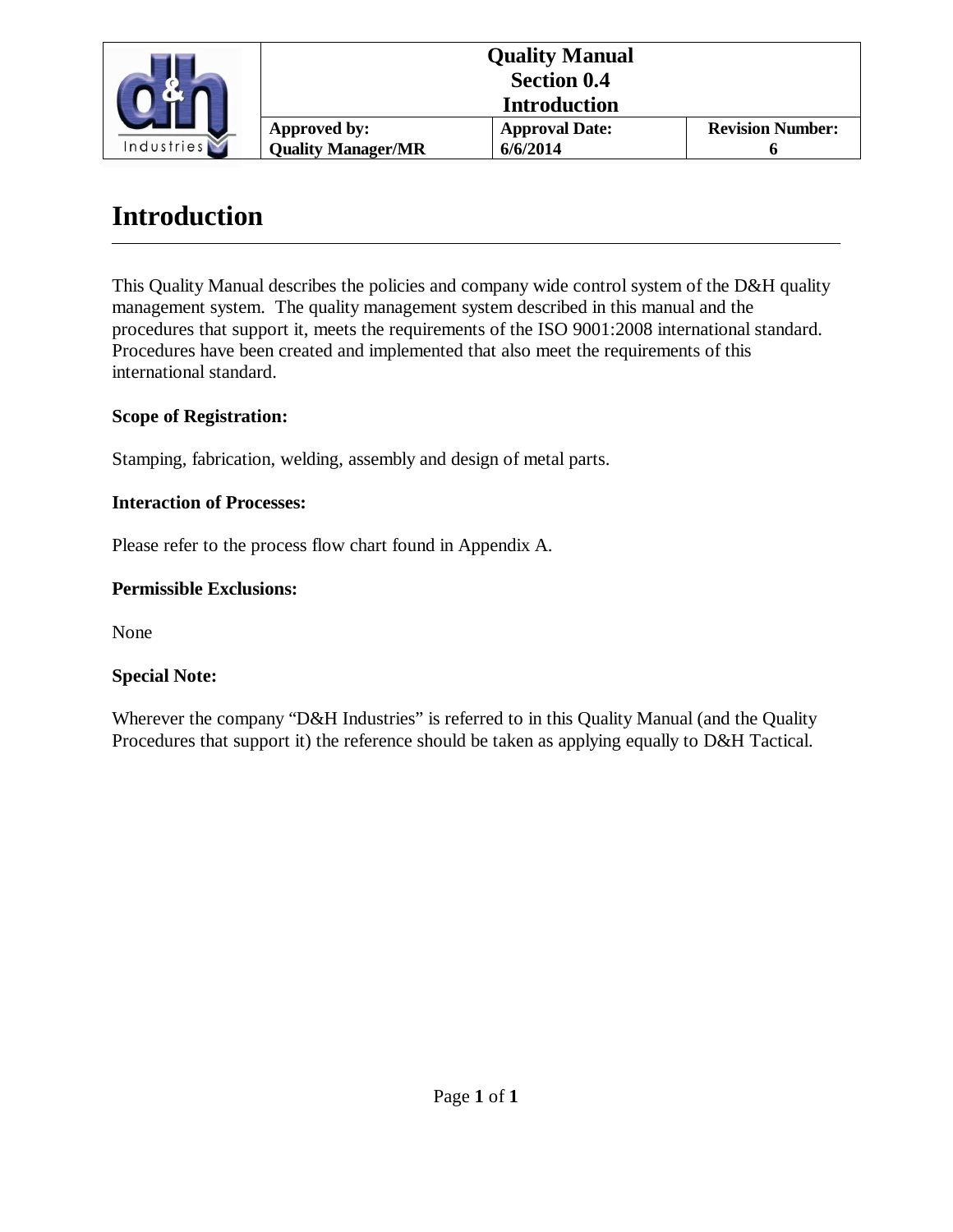

## **Quality management system**

#### 4.1 Scope and Purpose

The quality system described in this section of the QM conforms to the requirements of the standard: Section 4—Quality Management System. This policy defines the corporate commitment to quality.

4.2 Responsibility and Authority (R&A)

The R&A for overall administration of quality management system activities is shared by top management, including the President, and the Quality Manager/MR. Employees have the responsibility to complete quality activities in support of the quality policy, quality system documentation, and customer requirements. Employees have been granted authority in order to meet specified requirements.

4.3 Quality Management System

#### **General Requirements:**

- 4.3.1 A quality management system has been established, documented, implemented, maintained, and is continually improved in accordance with the requirements of ISO 9001:2008. To implement the system, the organization has:
	- ♦ determined the processes needed for the quality management system and their application throughout the organization;
	- ♦ determined the sequence and interaction of these processes;
	- ♦ determined the criteria and methods needed to ensure that both the operation and control of these processes are effective;
	- ♦ ensured the availability of resources and information necessary to support the operation and monitoring of these processes;
	- ♦ monitored, measured (where applicable), and analyzed these processes; and,
	- ♦ implemented actions necessary to achieve planned results and continual improvement of these processes.

These processes are managed in accordance with ISO 9001:2008.

D&H outsources the following processes:

- Calibration;
- Internal Audits;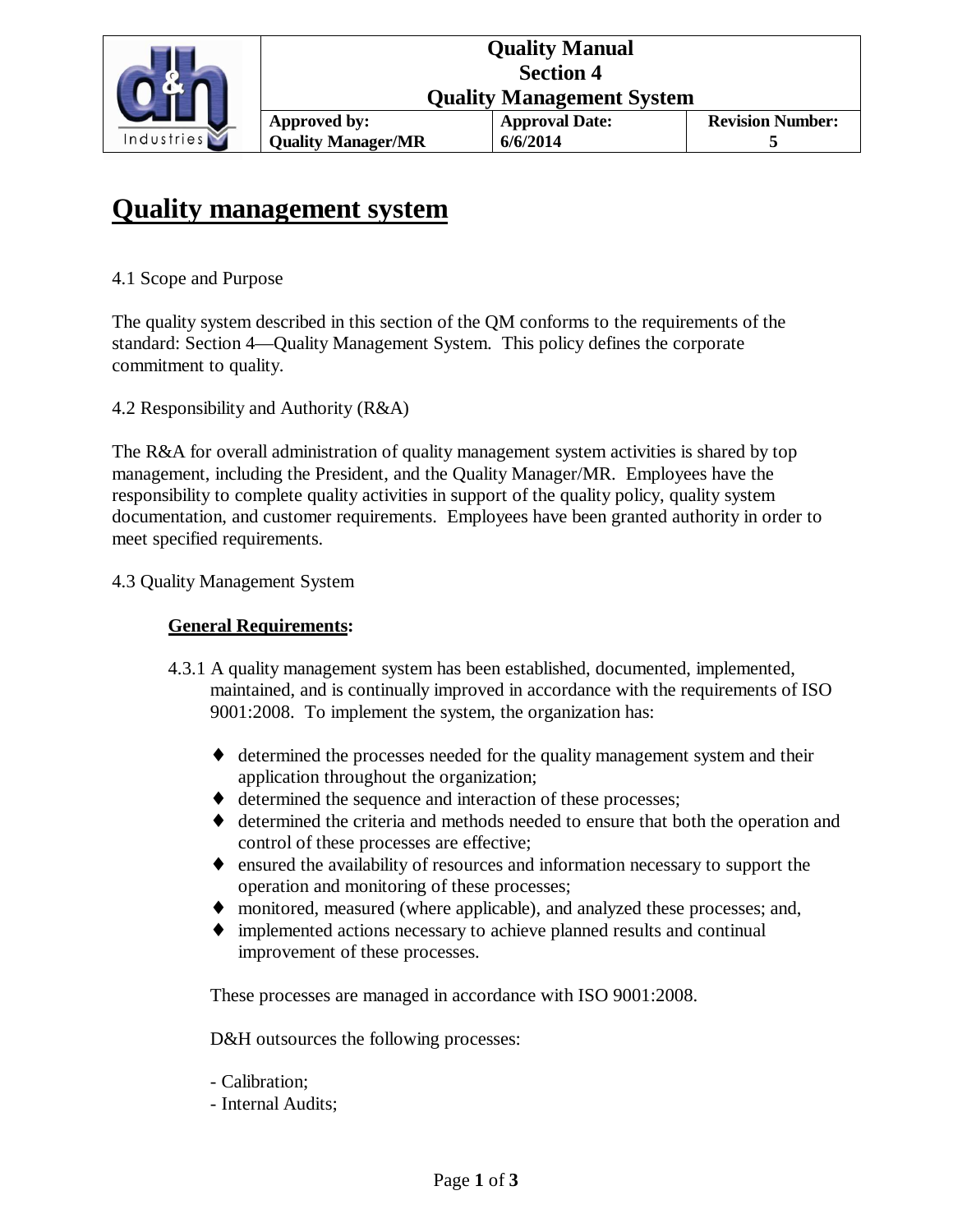

- Plating/Painting;
- Machine Maintenance;
- Heat Treating; and
- Tool and Die Manufacturing.

Whenever processes are outsourced, a purchase order or other contractual document stipulating the services to be provided is used. Where the outsourced process involves product processing, D&H performs inbound inspection on the product upon return from the subcontractor. Please refer to QP07 and QP08 for further details on how the Purchasing and Inspection processes are controlled.

#### **Documentation Requirements:**

4.3.2 Quality management system documentation includes:

- ♦ documented statements of a quality policy and quality objectives;
- ♦ a Quality Manual;
- ♦ documented procedures and records required by ISO 9001:2008; and
- ♦ documents, including records determined by the organization to be necessary for the effective planning, operation and control of processes.
- 4.3.3 A Quality Manual has been established and maintained that includes:
	- $\bullet$  the scope of the quality management system, including details of and justification for any permissible exclusions;
	- ♦ the documented procedures established for the quality management system, or reference to them; and,
	- ♦ a description of the interaction between the processes of the quality management system.

#### **Control of Documents:**

4.3.4 Documents and records required by the quality management system are controlled.

A documented procedure has been established to define the controls needed to:

- ♦ approve documents for adequacy prior to issue;
- ♦ review and update as necessary and re-approve documents;
- ♦ ensure that changes and the current revision status of documents are identified;
- ♦ ensure that relevant versions of applicable documents are available at points of use;
- ♦ ensure that documents remain legible and readily identifiable;
- ♦ ensure that documents of external origin determined by D&H to be necessary for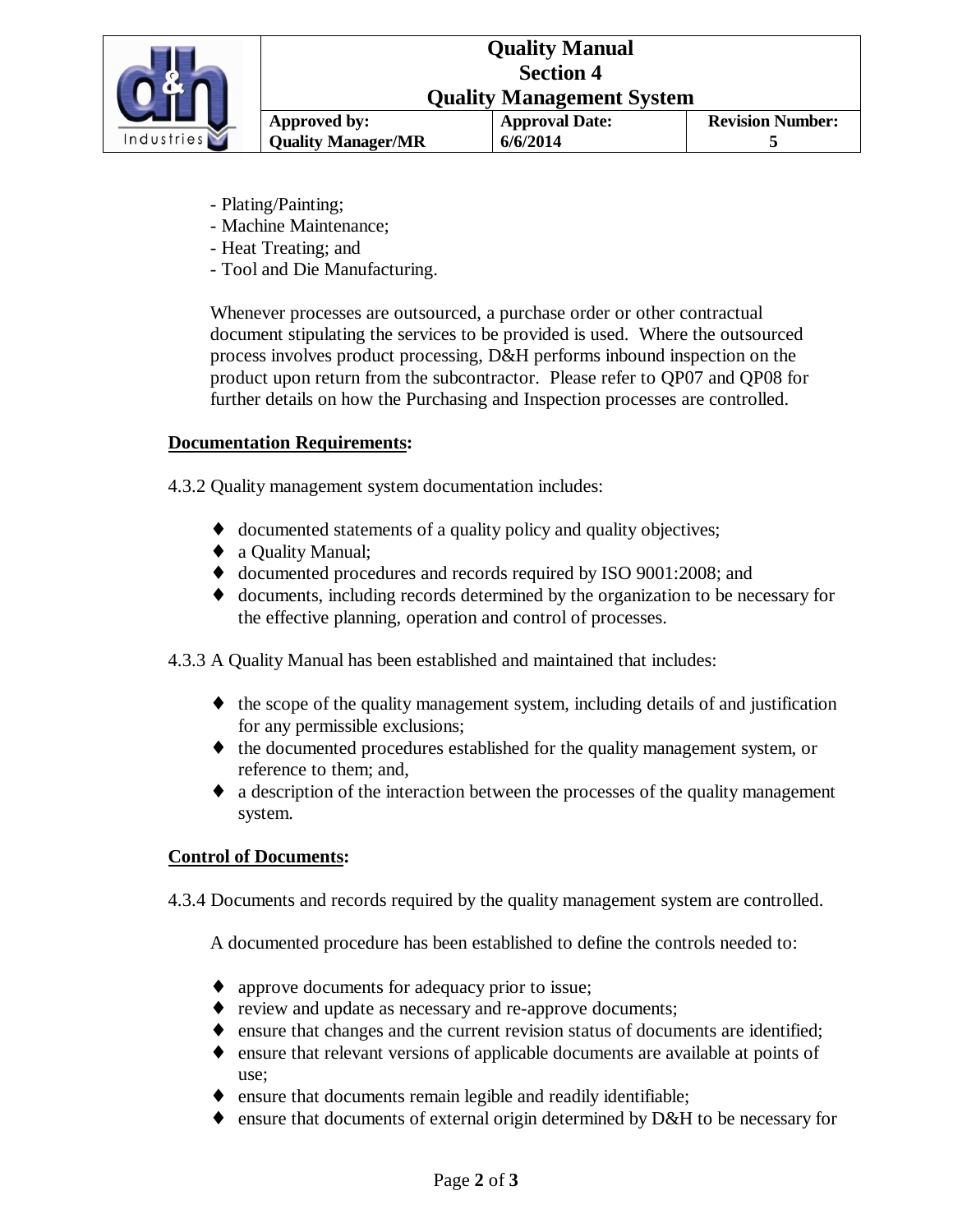

the planning and operation of the quality management system are identified and their distribution controlled; if D&H ever uses registration marks, Perry Johnson's PRO-3 procedure will be downloaded, implemented and controlled; and,

♦ prevent the unintended use of obsolete documents, and to apply suitable identification to them if they are retained for any purpose.

### **Control of Records:**

4.3.5 Records are established and maintained to provide evidence of conformity to requirements and of the effective operation of the quality management system.

Records are legible, readily identifiable, and retrievable.

A documented procedure has been established to define the controls needed for the identification, storage, protection, retrieval, retention time, and disposition of records.

4.4 Related and Support Documentation

Procedure QP04 – Quality Management System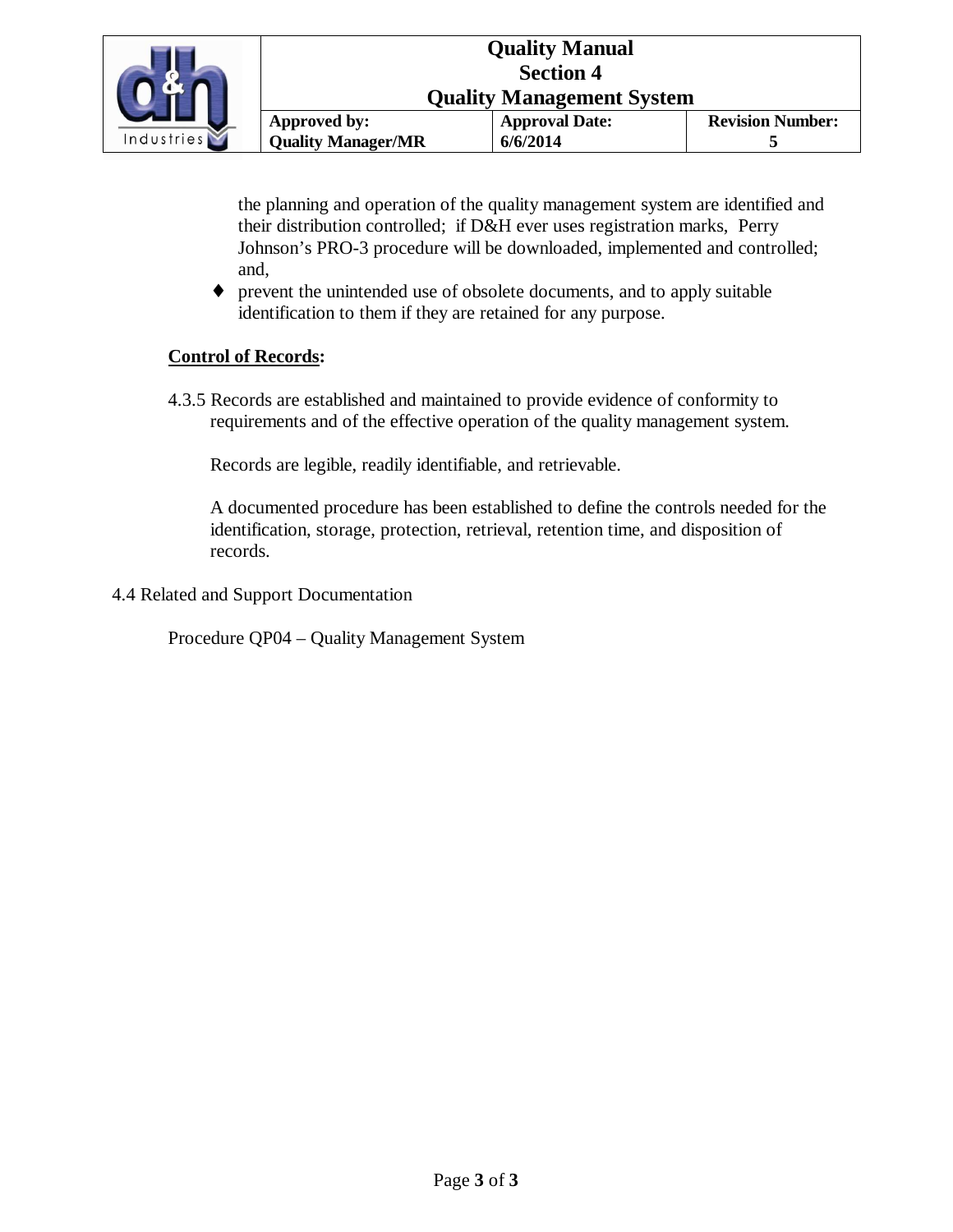

## **Management responsibility**

#### 5.1 Scope and Purpose

The quality system described in this section of the QM conforms to the requirements of the standard: Section 5—Management Responsibility. This policy defines the corporate commitment to quality.

#### 5.2 Responsibility and Authority (R&A)

The R&A for overall administration of quality management system activities is shared by top management, including the President, and the Quality Manager/MR. Employees have the responsibility to complete quality activities in support of the quality policy, quality system documentation, and customer requirements. Employees have been granted authority in order to meet specified requirements.

#### 5.3 Quality System Requirements

#### **Management Responsibility:**

- 5.3.1 Top management has provided evidence of its commitment to the development and implementation of the quality management system and continually improving its effectiveness by:
	- ♦ communicating to the organization the importance of meeting customer as well as statutory and regulatory requirements;
	- $\bullet$  establishing the quality policy;
	- ♦ ensuring that quality objectives are established;
	- ♦ conducting management reviews; and,
	- ♦ ensuring the availability of resources.

#### **Customer Focus:**

5.3.2 Top management has ensured that customer requirements are determined and fulfilled with the aim of enhancing customer satisfaction.

#### **Quality Policy:**

- 5.3.3 Top management has ensured the quality policy is:
	- ♦ appropriate to the purpose of the organization;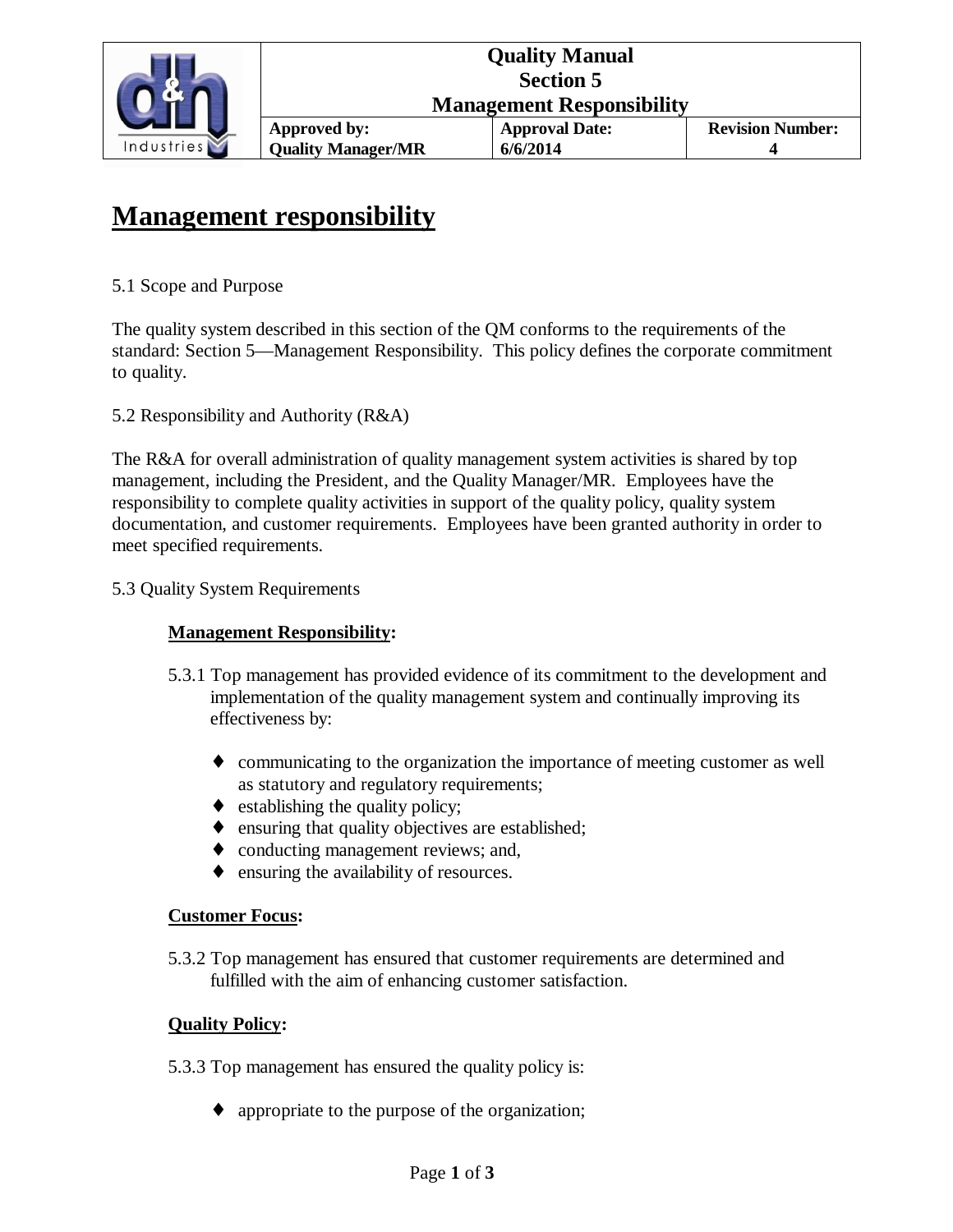

- ♦ includes a commitment to comply with requirements and continually improve the effectiveness of the quality management system;
- ♦ provides a framework for establishing and reviewing quality objectives;
- ♦ communicated and understood within the organization; and,
- ♦ reviewed for continuing suitability.

#### **Planning and Quality Objectives:**

5.3.4 Top management has ensured quality objectives, including those needed to meet requirements for product, are established at relevant functions and levels within the organization. The quality objectives are measurable and consistent with the quality policy.

#### **Quality Management System Planning:**

5.3.5 Top management has ensured that:

- ♦ the planning of the quality management system is carried out in order to meet the requirements of the general requirements of this international standard (section 4.1); and,
- ♦ the integrity of the quality management system is maintained when changes to the quality management system are planned and implemented.

#### **Responsibility and Authority:**

5.3.6 Top management has ensured the responsibilities and authorities are defined and communicated within the organization.

#### **Management Representative:**

- 5.3.7 Top management has appointed a member of D&H's management who, irrespective of other responsibilities, has responsibility and authority that includes:
	- ♦ ensuring processes needed for the quality management system are established, implemented and maintained;
	- ♦ reporting to top management on the performance of the quality management system, and any need for improvement;
	- ♦ ensuring the promotion of awareness of customer requirements throughout the organization; and,
	- ♦ acting as liaison with external parties on matters relating to the quality system as appropriate.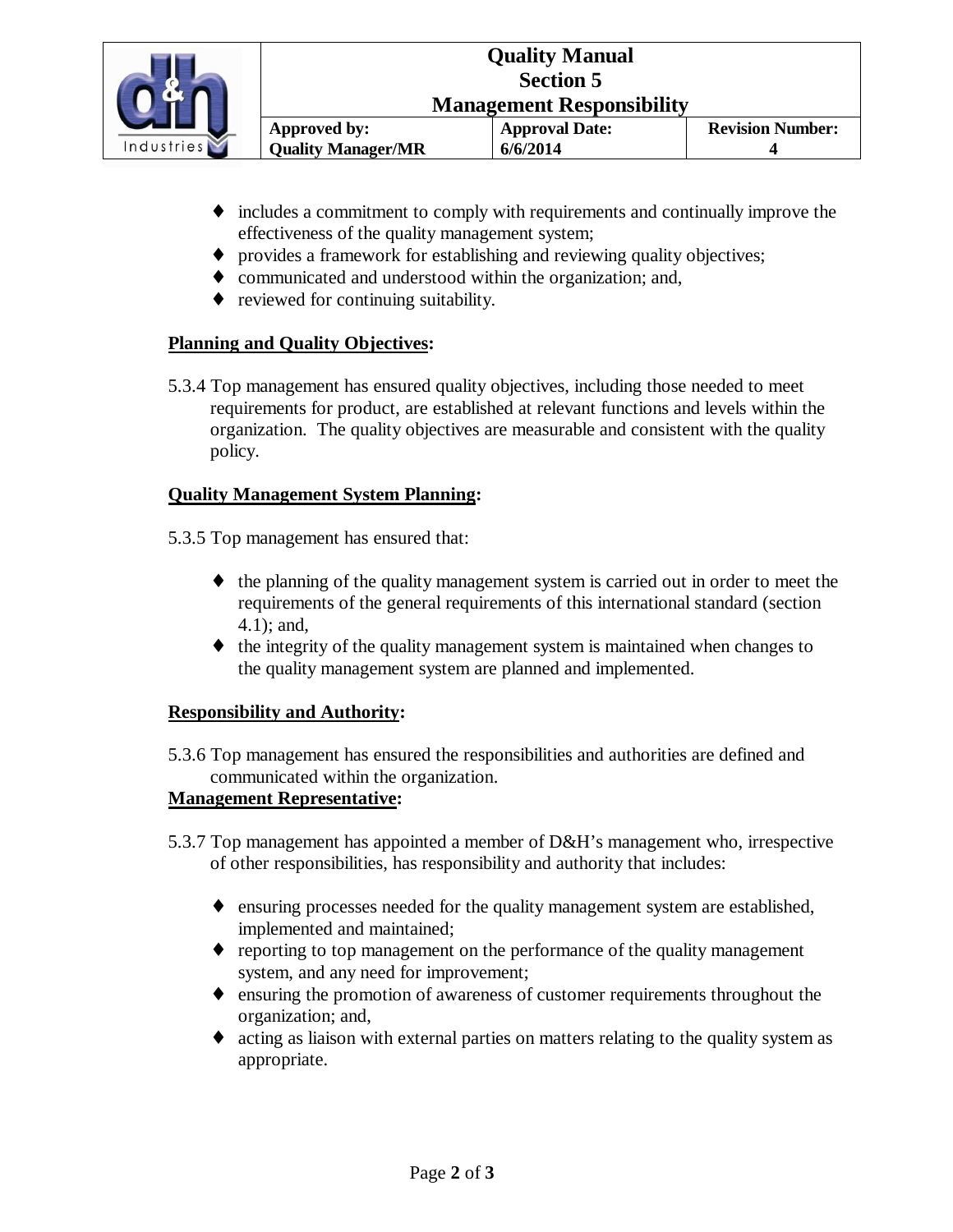

#### **Internal Communication:**

5.3.8 Top management has ensured appropriate communication processes are established within the organization and that communication takes place regarding the effectiveness of the quality management system.

#### **Management Review:**

5.3.9 Top management reviews the quality management system at planned intervals to ensure its continuing suitability, adequacy, and effectiveness. This review includes assessing opportunities for improvement and the need for changes to the quality management system, including the quality policy and quality objectives. Records of management reviews are maintained.

#### **Management Review Input:**

- 5.3.10 Input to management review includes information on:
	- ◆ results of audits:
	- ♦ customer feedback;
	- ♦ process performance and product conformity;
	- ♦ status of preventive and corrective actions;
	- ♦ follow-up actions from earlier management reviews;
	- ♦ planned changes that could affect the quality management system; and,
	- ♦ recommendations for improvement.

#### **Management Review Output:**

5.3.11 Output from management review includes any decisions and actions related to:

- ♦ improvement of the effectiveness of quality management system and its processes;
- ♦ improvement of product related to customer requirements; and,
- resource needs.

#### 5.4 Related and Support Documentation

Procedure QP05 – Management Responsibility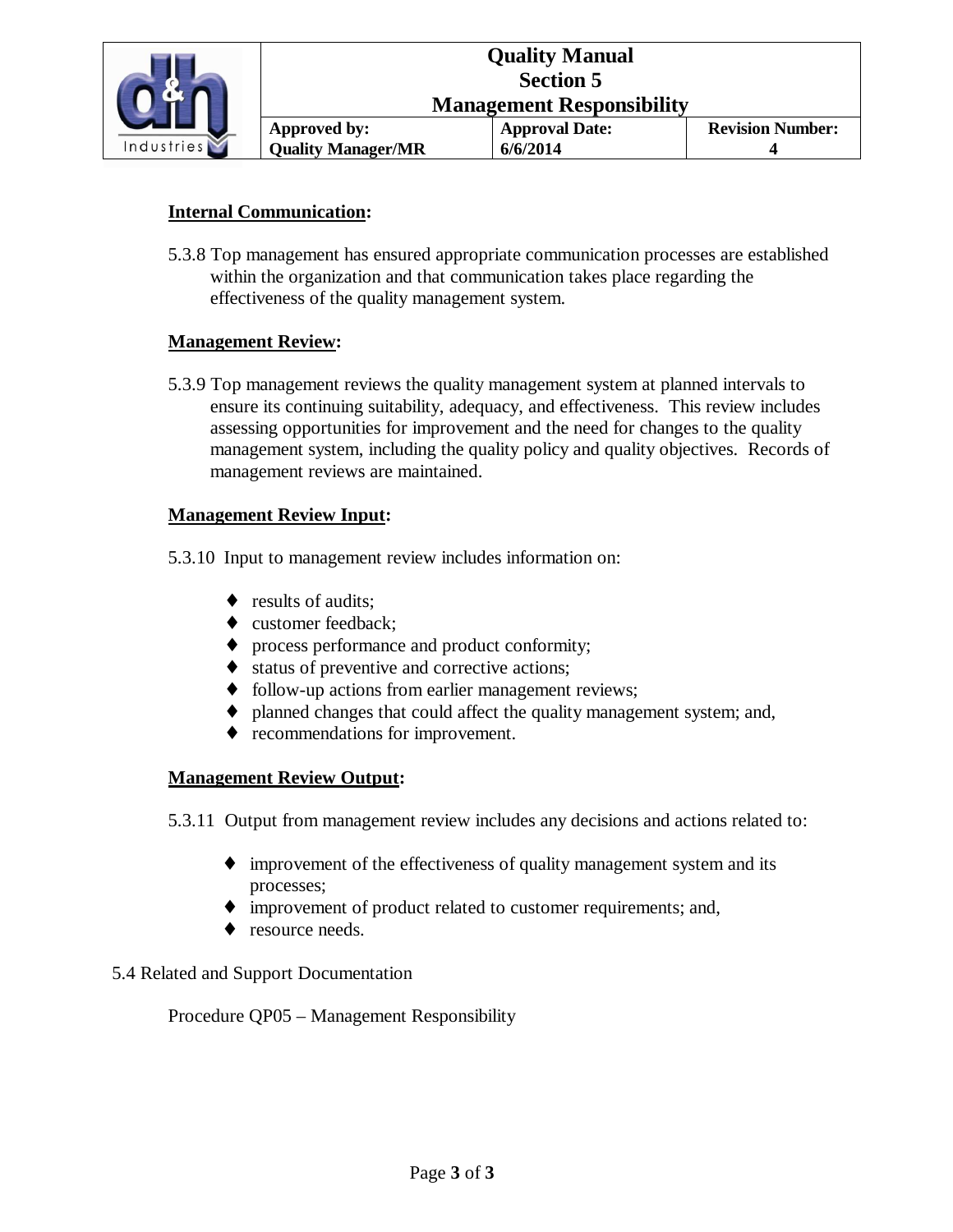

## **Resource management**

6.1 Scope and Purpose

The quality system described in this section of the QM conforms to the requirements of the standard: Section 6—Resource Management. This policy defines the corporate commitment to quality.

6.2 Responsibility and Authority (R&A)

The R&A for overall administration of quality management system activities is shared by top management, including the President, the Quality Manager/MR, and any appointed designee. Employees have the responsibility to complete quality activities in support of the quality policy, quality system documentation, and customer requirements. Employees have been granted authority in order to meet specified requirements.

#### 6.3 Resource Management

#### **Provision of Resources:**

6.3.1 Resources have been determined and provided to:

- ♦ implement and maintain the quality management system and continually improve its effectiveness; and,
- ♦ enhance customer satisfaction by meeting customer requirements.

#### **Human Resources:**

6.3.2 Personnel performing work affecting conformity to product requirements are competent on the basis

#### **Competence, Awareness and Training:**

6.3.3 The organization has:

- ♦ determined the necessary competence for personnel performing work affecting conformity to product requirements;
- ♦ where applicable, provided training or taken other action to achieve the necessary competence;
- ♦ evaluated the effectiveness of the actions taken;
- ♦ ensured that its personnel are aware of the relevance and importance of their activities and how they contribute to the achievement of the quality objectives;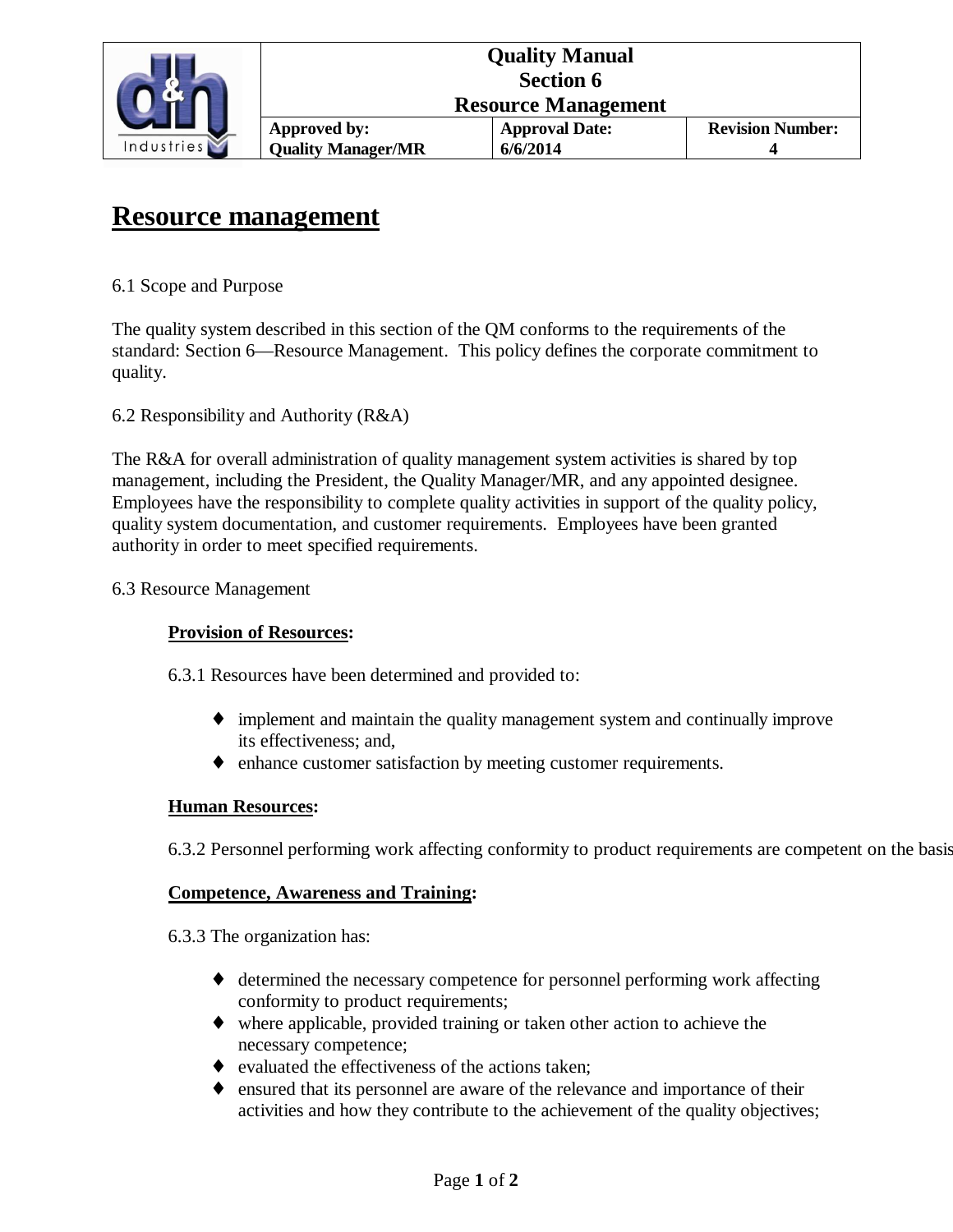

and,

♦ maintained appropriate records of education, training, skills and experience.

#### **Infrastructure:**

6.3.4 The infrastructure needed to achieve conformity to product requirements has been determined, provided, and maintained.

Infrastructure examples may include, but not be limited to:

- ♦ buildings, workspace and associated utilities;
- ♦ process equipment, (both hardware and software); and,
- ♦ supporting services (such as transport, communication, or information systems).

#### **Work Environment:**

6.3.5 The work environment needed to achieve conformity to product requirements has been determined and managed.

6.4 Related and Support Documentation

 Procedure QP05 – Management Responsibility Procedure QP06 – Resource Management Procedure QP07 – Product Realization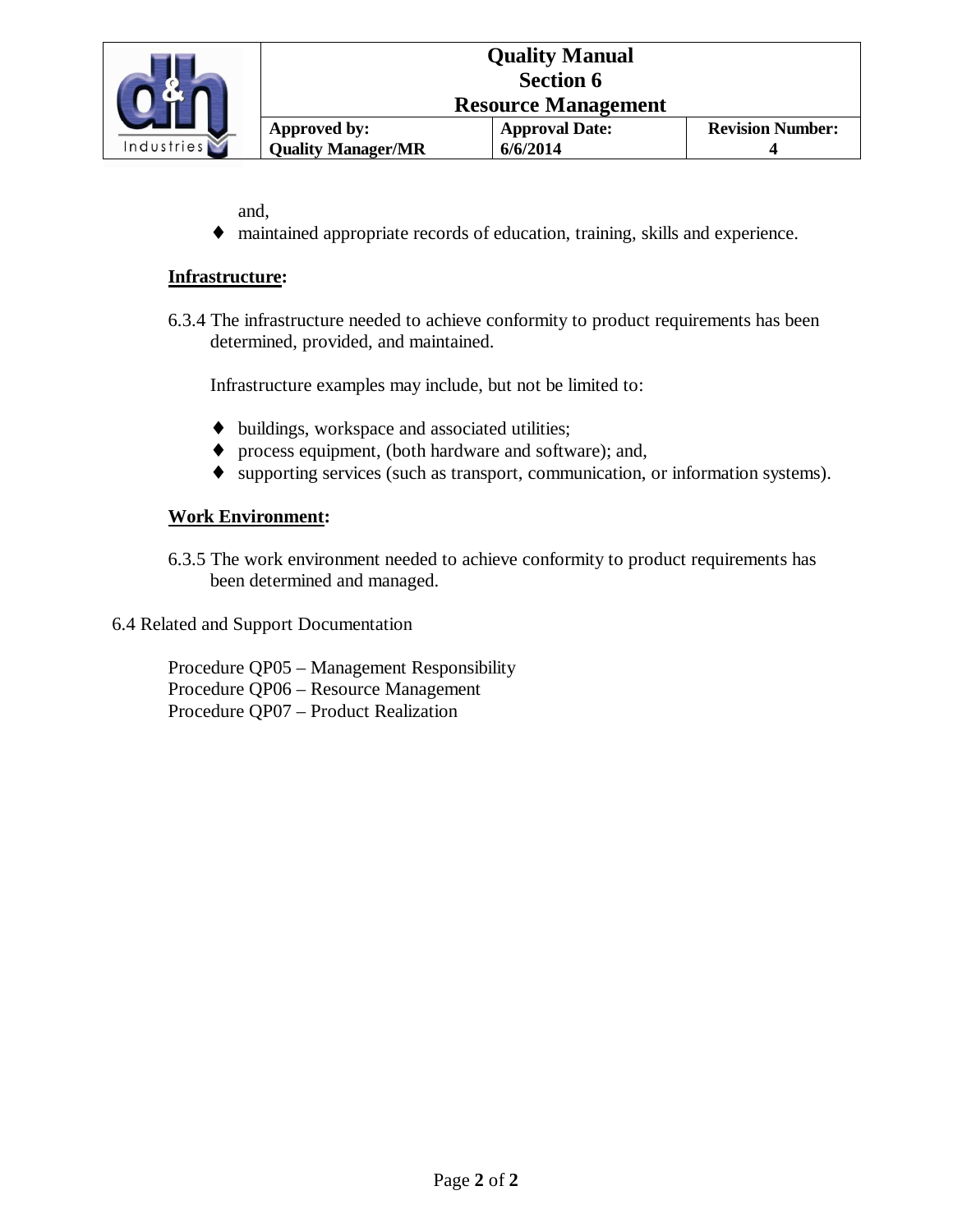

## **Product realization**

7.1 Scope and Purpose

The quality system described in this section of the QM conforms to the requirements of the standard: Section 7—Product Realization. This policy defines the corporate commitment to quality.

7.2 Responsibility and Authority (R&A)

The R&A for overall administration of quality management system activities is shared by top management, including the President, the Manufacturing Operations Manager, the Customer Service Manager, the Purchasing Manager, the Quality Technician, the Administrative Assistant, the Production Coordinator, and the Quality Manager/MR. Employees have the responsibility to complete quality activities in support of the quality policy, quality system documentation, and customer requirements. Employees have been granted authority in order to meet specified requirements.

#### 7.3 Product Realization

### **Planning of Product Realization:**

- 7.3.1 The processes needed for product realization are planned and developed, and are consistent with the requirements of the other processes of the quality management system. In planning product realization, the following has been determined, as appropriate:
	- ♦ quality objectives and requirements for the product;
	- ♦ the need to establish processes and documents, and to provide resources specific to the product;
	- ♦ required verification, validation, monitoring, measurement, inspection and test activities specific to the product and the criteria for product acceptance;
	- ♦ records needed to provide evidence that the realization processes and resulting product meet requirements; and,
	- ♦ planning output is in a suitable form for methods of operation.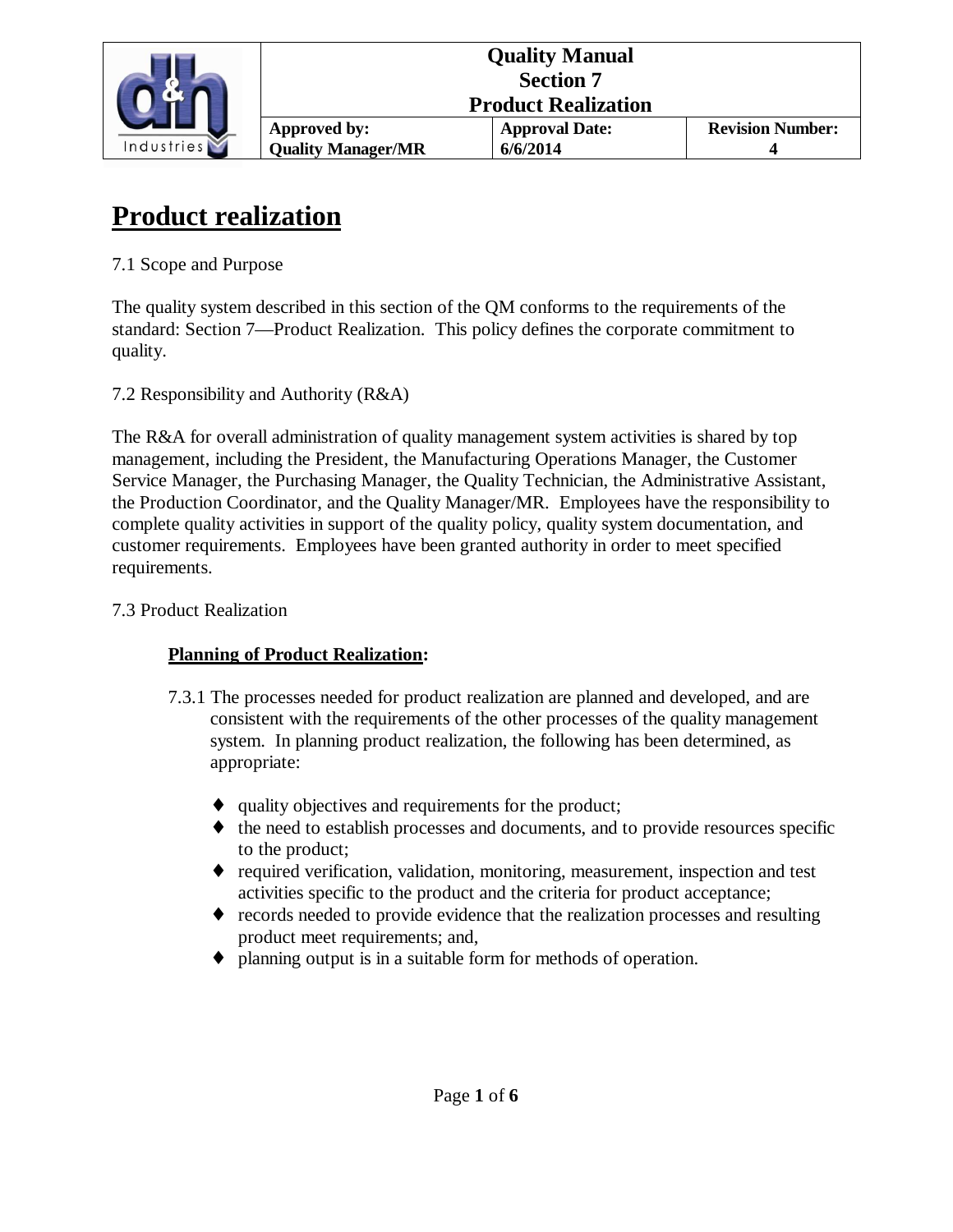

#### **Determination of Requirements Related to the Product:**

7.3.2 Requirements related to the product have been determined, including:

- ♦ requirements specified by the customer, including the requirements for delivery and post-delivery activity;
- ♦ requirements not stated by the customer but necessary for specified or intended use, where known;
- ♦ statutory and regulatory requirements applicable to the product; and,
- ♦ determination of any additional requirements considered necassary.

#### **Review of Requirements Related to the Product:**

7.3.3 Requirements related to the product are reviewed. This review is conducted prior to committing to supply a product to customers, and ensures that:

- ♦ product requirements are defined;
- ♦ contract or order requirements differing from those previously expressed are resolved;
- $\bullet$  the organization has the ability to meet the defined requirements; and,
- ♦ records of the results of review and actions arising from this review are maintained.

Where the customer provides no documented statement of requirements, customer requirements are confirmed before acceptance.

Where product requirements are changed, it is ensured that relevant documents are amended and that relevant personnel are made aware of the changed requirements.

#### **Customer Communication:**

- 7.3.4 Effective arrangements for communication with customers relating to the following are determined and implemented:
	- ♦ product information;
	- ♦ inquiries, contracts or order handling, including amendments; and,
	- ♦ customer feedback, including customer complaints.

#### **Design and development**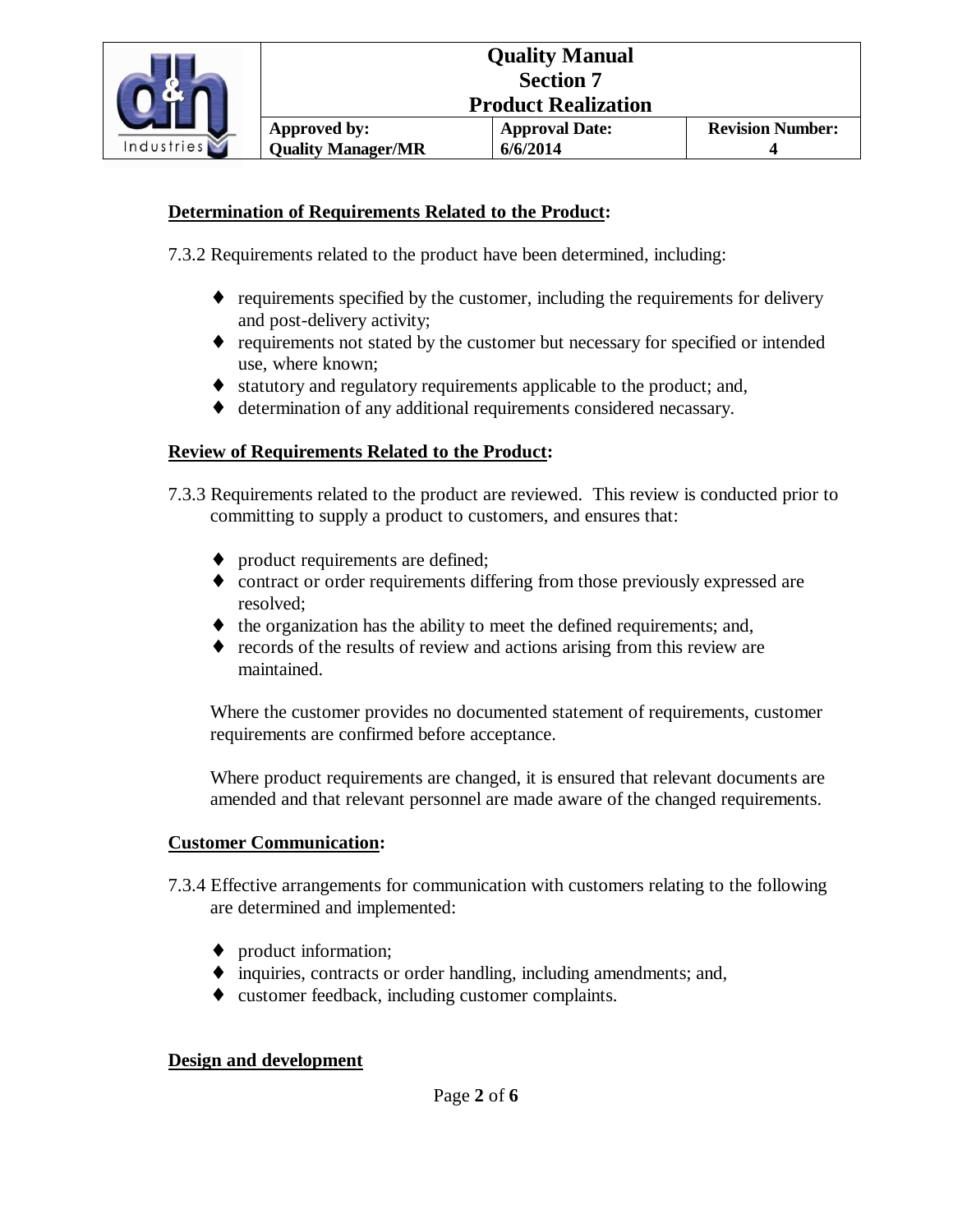

#### 7.3.5 Design & development inputs

Inputs relating to product requirements are determined and records maintained. These inputs include, where appropriate:

- ♦ Functional and performance requirements,
- ♦ Applicable statutory and regulatory requirements,
- ♦ Information derived from previous similar designs, and
- ♦ Other requirements essential for design and development.

The inputs are reviewed for adequacy. Requirements are complete, unambiguous and not in conflict with each other.

7.3.6 Design & development review

At suitable stages, systematic reviews of design and development are performed in accordance with planned arrangements

- ♦ To evaluate the ability of the results of design and development to meet requirements, and
- ♦ To identify any problems and propose necessary actions.

Participants in reviews include representatives of functions concerned with the design and development stages being reviewed. Records of the results of the reviews and any necessary actions are maintained.

#### **Purchasing Process:**

7.3.7 Purchasing processes are controlled to ensure purchased product conforms to specified purchase requirements. The type and extent of control is applied to suppliers and purchased product is dependent upon the effect of the purchased product on subsequent product realization or the final product.

Suppliers are evaluated and selected based on their ability to supply product in accordance with requirements. Criteria for selection, evaluation, and re-evaluation and any necessary actions arising from the evaluation are maintained.

#### **Purchasing Information:**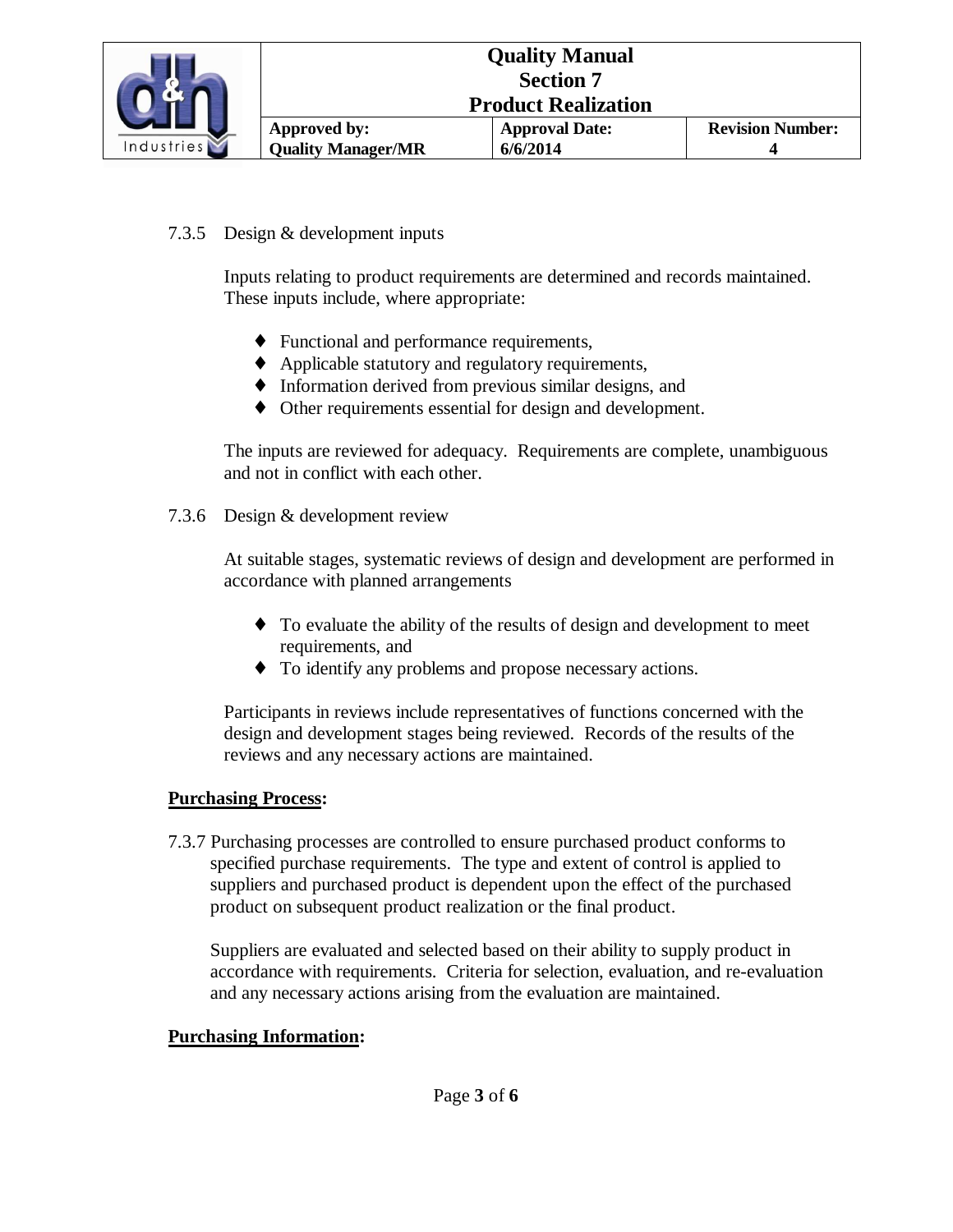

- 7.3.8 Purchasing information describes the product to be purchased, including where appropriate:
	- ♦ requirements for approval of product, procedures, processes, and equipment;
	- ♦ requirements for qualification of personnel; and,
	- ♦ quality management system requirements.

The adequacy of specified purchasing requirements prior to their communication to suppliers is ensured.

#### **Verification of Purchased Product:**

7.3.9 Inspection or other activities necessary for ensuring that purchased product meets specified purchase requirements are established and implemented. Where verification of purchased product is intended at suppliers' premises, including customer verification of such product, the verification activity and the method of product release are stated in the purchasing information.

#### **Control of Production and Service Provision:**

- 7.3.10 Production and service operations are planned and carried out under controlled conditions, including, as applicable:
	- $\bullet$  the availability of information that describes the characteristics of the product;
	- ♦ the availability of work instructions, as necessary;
	- $\bullet$  the use of suitable equipment;
	- ♦ the availability and use of monitoring and measuring equipment;
	- ♦ the implementation of monitoring and measurement; and,
	- ♦ the implementation of product release, delivery and post-delivery activities.

#### **Validation of Processes for Production and Service Provision:**

- 7.3.11 Processes for production and service where the resulting output cannot be verified by subsequent monitoring or measurement are validated. This includes any processes where deficiencies become apparent only after the product is in use or the service has been delivered. Validation demonstrates the ability of these processes to achieve planned results. Arrangements are established for these processes including, as applicable:
	- ♦ defined criteria for review and approval of the processes;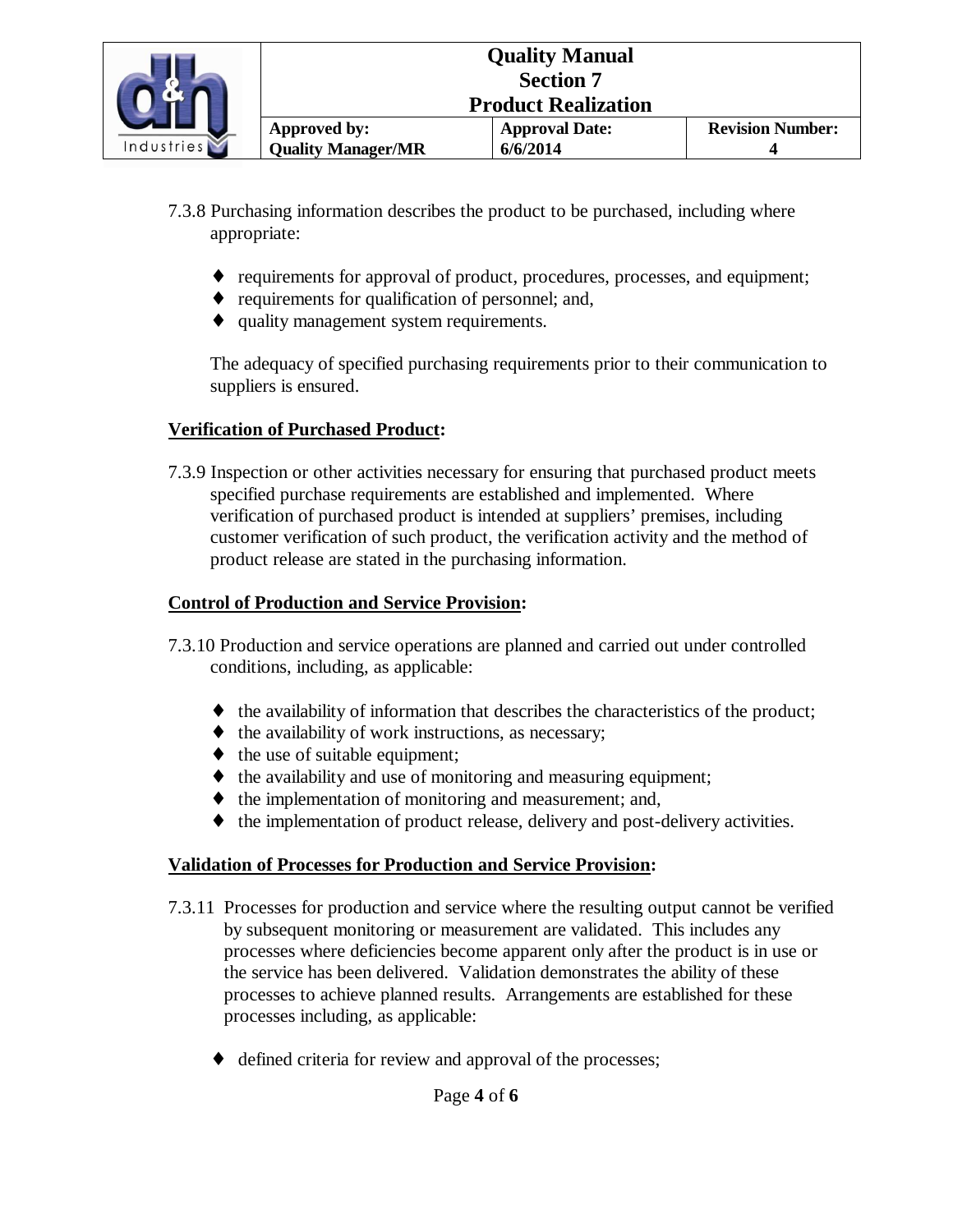

- approval of equipment and qualification of personnel;
- ♦ use of specific methods and procedures;
- ♦ requirements for records; and,
- ♦ revalidation.

#### **Identification and Traceability:**

7.3.12 Product is identified, where appropriate, by suitable means throughout production realization. The status of the product is identified with respect to measurement and monitoring requirements throughout production realization. Where traceability is a requirement, the unique identification of product is controlled and records maintained.

#### **Customer Property:**

7.3.12 Care is exercised with customer property while it is under control or being used. Customer property provided for use or incorporation into product is identified, verified, protected and safeguarded. Any customer property that is lost, damaged or otherwise found to be unsuitable for use is recorded and reported to customers.

#### **Preservation of Product:**

7.3.13 Conformity of product during internal processing and delivery to the intended destination is preserved to maintain conformity to requirements. As applicable, this includes identification, handling, packaging, storage and protection. Preservation also applies to the constituent parts of a product.

#### **Control of Measuring and Monitoring Equipment:**

- 7.3.14 The monitoring and measurements to be undertaken, and the monitoring and measuring equipment needed to assure conformity of product to determine requirements are determined. Processes are established to ensure that monitoring and measurement can be carried out and are carried out in a manner consistent with the monitoring and measurement requirements. Where necessary to ensure valid results, measuring equipment is:
	- ♦ calibrated or verified at specified intervals, or prior to use, against measurement standards traceable to international or national measurement standards; where no such standards exist, the basis used for calibration is recorded;
	- ♦ adjusted or re-adjusted as necessary;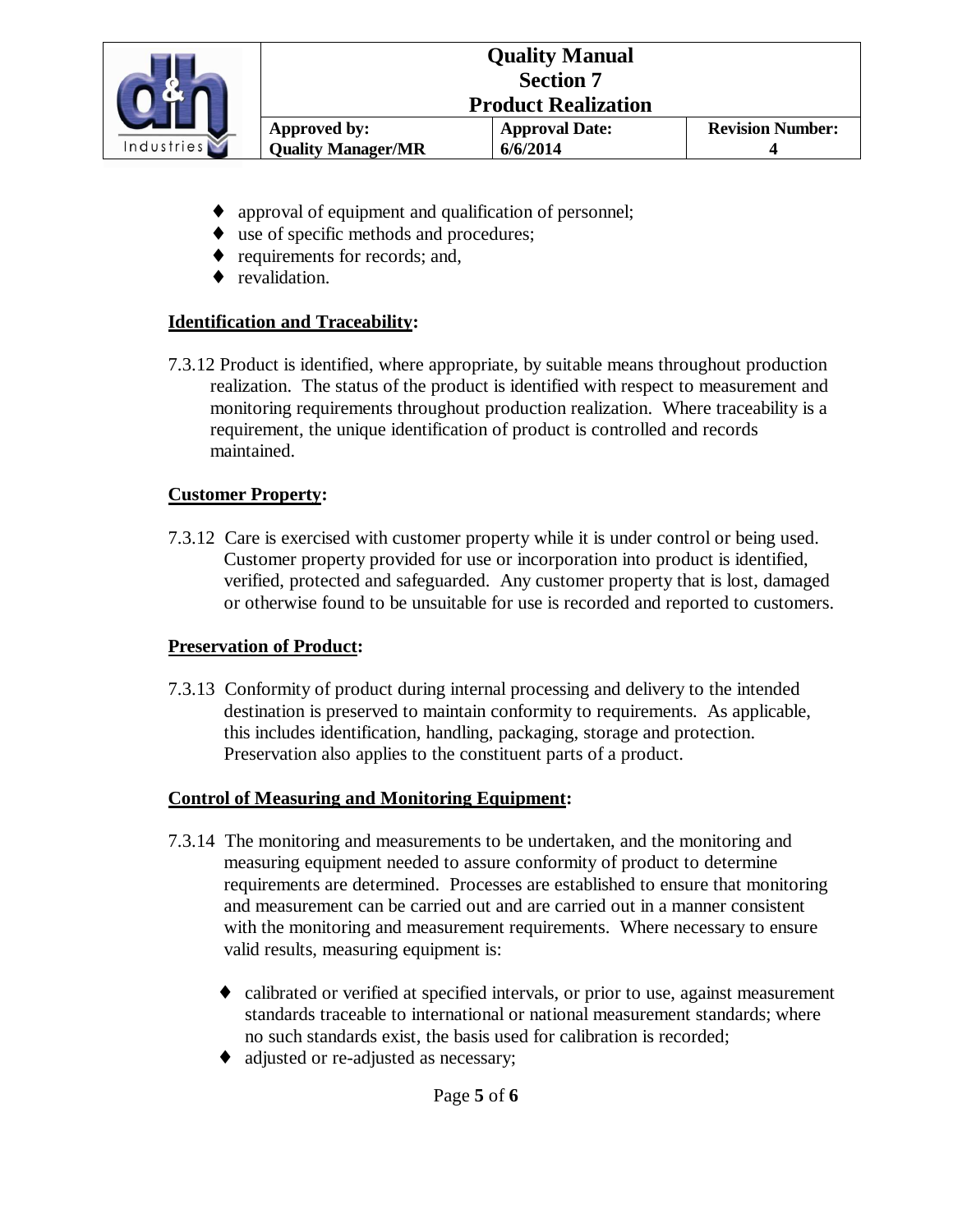

|                            | <b>Quality Manual</b><br><b>Section 7</b> |                         |
|----------------------------|-------------------------------------------|-------------------------|
| <b>Product Realization</b> |                                           |                         |
| Approved by:               | <b>Approval Date:</b>                     | <b>Revision Number:</b> |
| <b>Quality Manager/MR</b>  | 6/6/2014                                  |                         |

- ♦ identified to enable the calibration status to be determined;
- ♦ safeguarded from adjustments that would invalidate the measurement result; and,
- ♦ protected from damage and deterioration during handling, maintenance and storage.

The validity of the previous measuring results are assessed and recorded when the equipment is found not to conform to requirements. Appropriate action is taken on the equipment and any product affected. Records of the results of calibration and verification are maintained.

7.4 Related and Support Documentation

 Procedure QP05 – Management Responsibility Procedure QP07 – Product Realization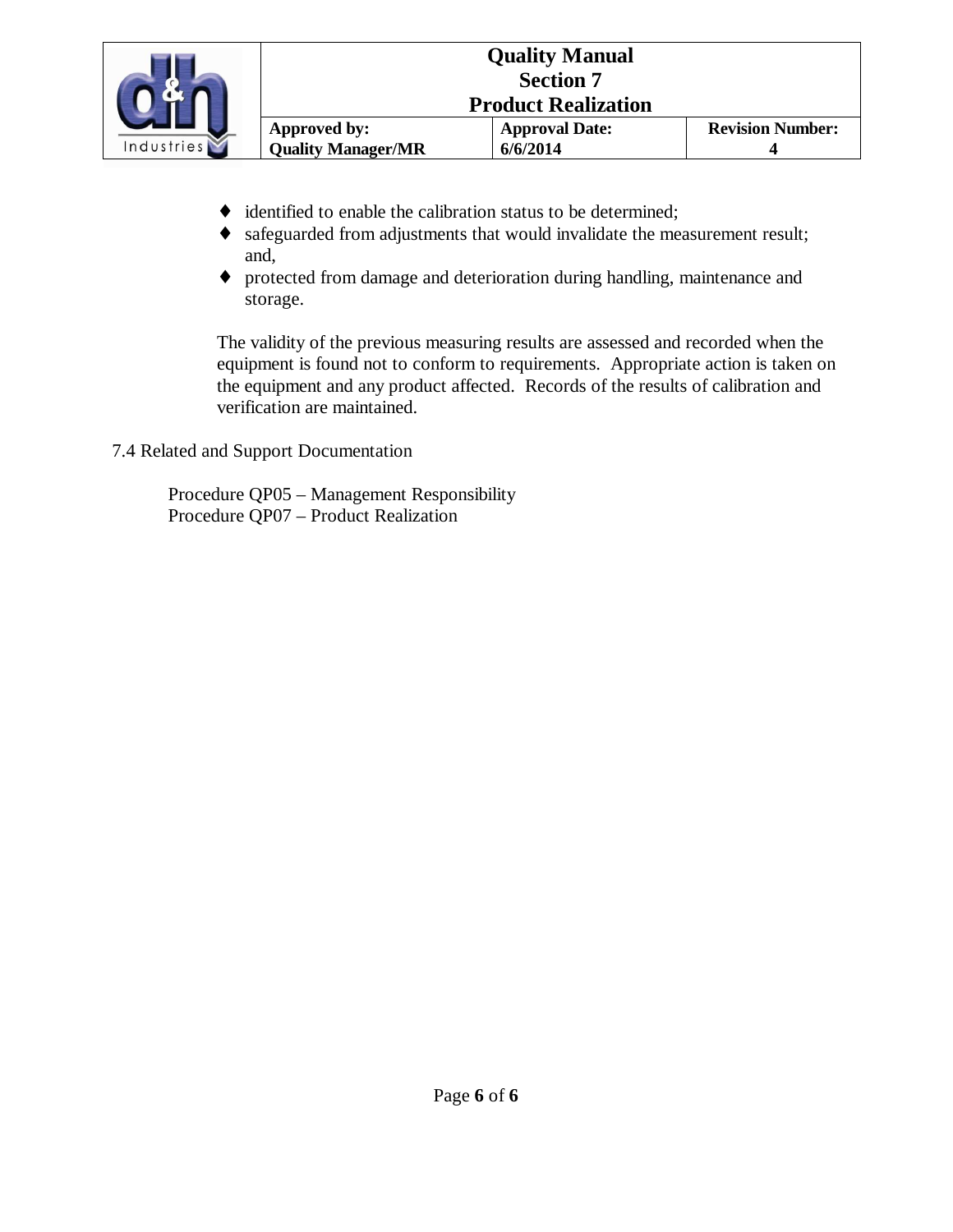

## **Measurement, analysis and improvement**

### 8.1 Scope and Purpose

The quality system described in this section of the QM conforms to the requirements of the standard: Section 8—Measurement, Analysis and Improvement. This policy defines the corporate commitment to quality.

8.2 Responsibility and Authority (R&A)

The R&A for overall administration of quality management system activities is shared by the President, the Manufacturing Operations Manager, the Quality Technician, and the Quality Manager/MR. Employees have the responsibility to complete quality activities in support of the quality policy, quality system documentation, and customer requirements. Employees have been granted authority in order to meet specified requirements.

### 8.3 Measurement, Analysis and Improvement

### **General Requirements:**

- 8.3.1 The organization has planned and implemented the monitoring, measurement, analysis, and improvement processes needed to:
	- ♦ demonstrate conformity to product requirements;
	- ♦ ensure conformity of the quality management system; and,
	- ♦ continually improve the effectiveness of the quality management system.

This includes determination of applicable methods, including statistical techniques, and the extent of their use.

### **Customer Satisfaction:**

8.3.2 As one of the measurements of the performance of the quality system, the organization monitors information relating to customer perception as to whether customer requirements have been met.

### **Internal Audit:**

8.3.3 Periodic internal audits are conducted at planned intervals to determine whether the quality management system: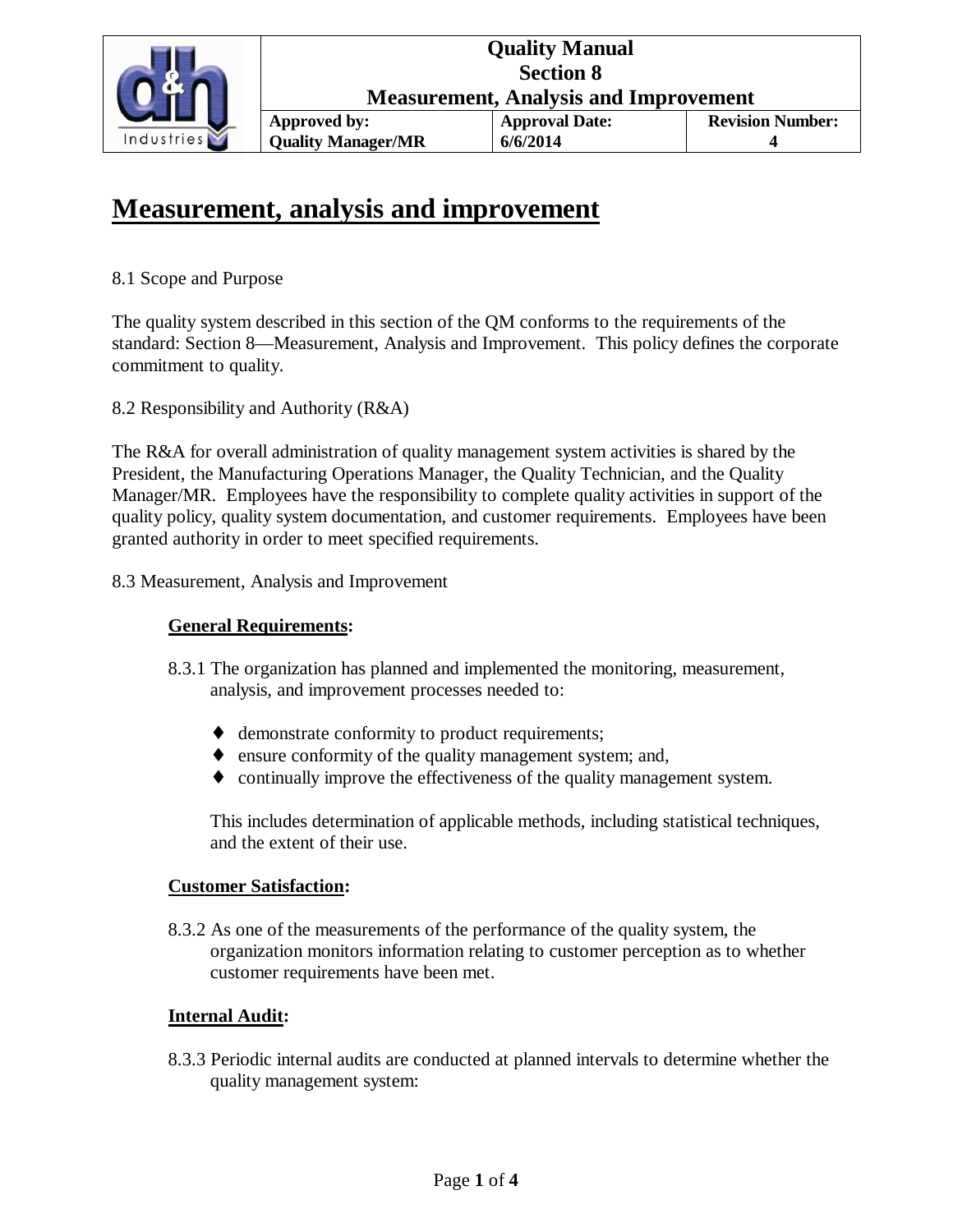

- ♦ conforms to the planned arrangements, to the requirements of this International Standard, and to the quality management system requirements established by the organization; and,
- ♦ is effectively implemented and maintained.

An audit program is planned that takes into consideration the status and importance of the processes and areas to be audited, as well as the results of previous audits. The audit criteria, scope, frequency, and methods are defined. Selection of auditors and conduct of audits ensures objectivity and impartiality of the audit process. Auditors do not audit their own work.

The responsibilities and requirements for planning and conducting audits, and for reporting results and maintaining records, are defined in a documented procedure.

The management responsible for the audited area ensures corrections and corrective actions are taken without undue delay to eliminate detected nonconformities and their causes. Follow-up activities include the verification of the actions taken and the reporting of verification results.

#### **Monitoring and Measurement of Processes:**

8.3.4 Suitable methods are applied for monitoring and, where applicable, measurement of the quality management system processes. These methods demonstrate the ability of the processes to achieve planned results. When planned results are not achieved, corrections and corrective actions are taken, as appropriate, to ensure conformity of the product.

#### **Monitoring and Measurement of Product:**

8.3.5 The characteristics of the product are monitored and measured to verify that product requirements are fulfilled. This is completed at appropriate stages of the product realization process in accordance with planned arrangements.

Evidence of conformity with the acceptance criteria is maintained. Records indicate the person(s) authorizing the release of product to the customer.

Product release and service delivery to the customer do not proceed until all the planned arrangements have been satisfactorily completed, unless otherwise approved by a relevant authority, and where applicable, by the customer.

#### **Control of Nonconforming Product:**

8.3.6 Product that does not conform to product requirements is identified and controlled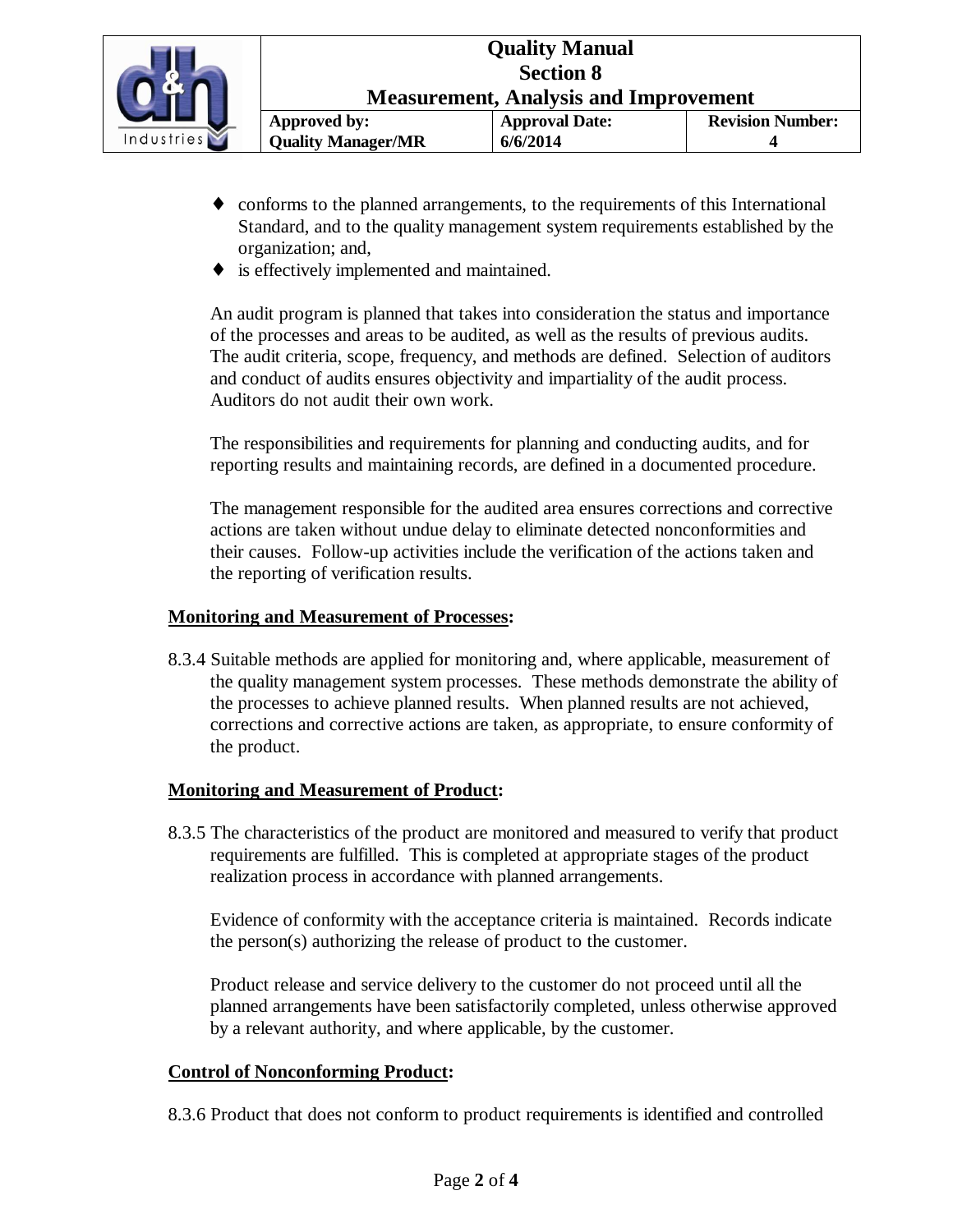

**Measurement, Analysis and Improvement** 

|                      | Approved by:              | <b>Approval Date:</b> | <b>Revision Number:</b> |
|----------------------|---------------------------|-----------------------|-------------------------|
| $\tilde{\mathbf{N}}$ | <b>Quality Manager/MR</b> | 6/6/2014              |                         |

to prevent its unintended use or delivery. The controls and related responsibilities and authorities for dealing with nonconforming product are defined in a documented procedure.

Where applicable, nonconforming product is dealt with by one or more of the following manners:

- ♦ by taking action to eliminate the detected nonconformity;
- ♦ by authorizing its use, release or acceptance under concession by a relevant authority and, where applicable, by the customer; and,
- ♦ by taking action to preclude its original intended use or application.

Records of the nature of nonconformities and any subsequent actions taken, including concessions obtained, are maintained.

When nonconforming product is corrected, it is subject to re-verification to demonstrate conformity to the requirements.

When nonconforming product is detected after delivery or use has started, actions are taken appropriate to the effects, or potential effects, of the nonconformity.

#### **Analysis of Data:**

8.3.7 The determination of, collection, and analysis of appropriate data is completed to demonstrate the suitability and effectiveness of the quality management system, and to evaluate where continual improvement of the effectiveness of the quality management system can be made. This includes data generated as a result of monitoring and measurement and from other relevant sources.

The analysis of data provides information relating to:

- ♦ customer satisfaction;
- ♦ conformance to product requirements;
- ♦ characteristics and trends of processes and products including opportunities for preventive action; and,
- ♦ suppliers.

#### **Continual Improvement:**

 8.3.8 The effectiveness of the quality management system is continually improved through the use of the following: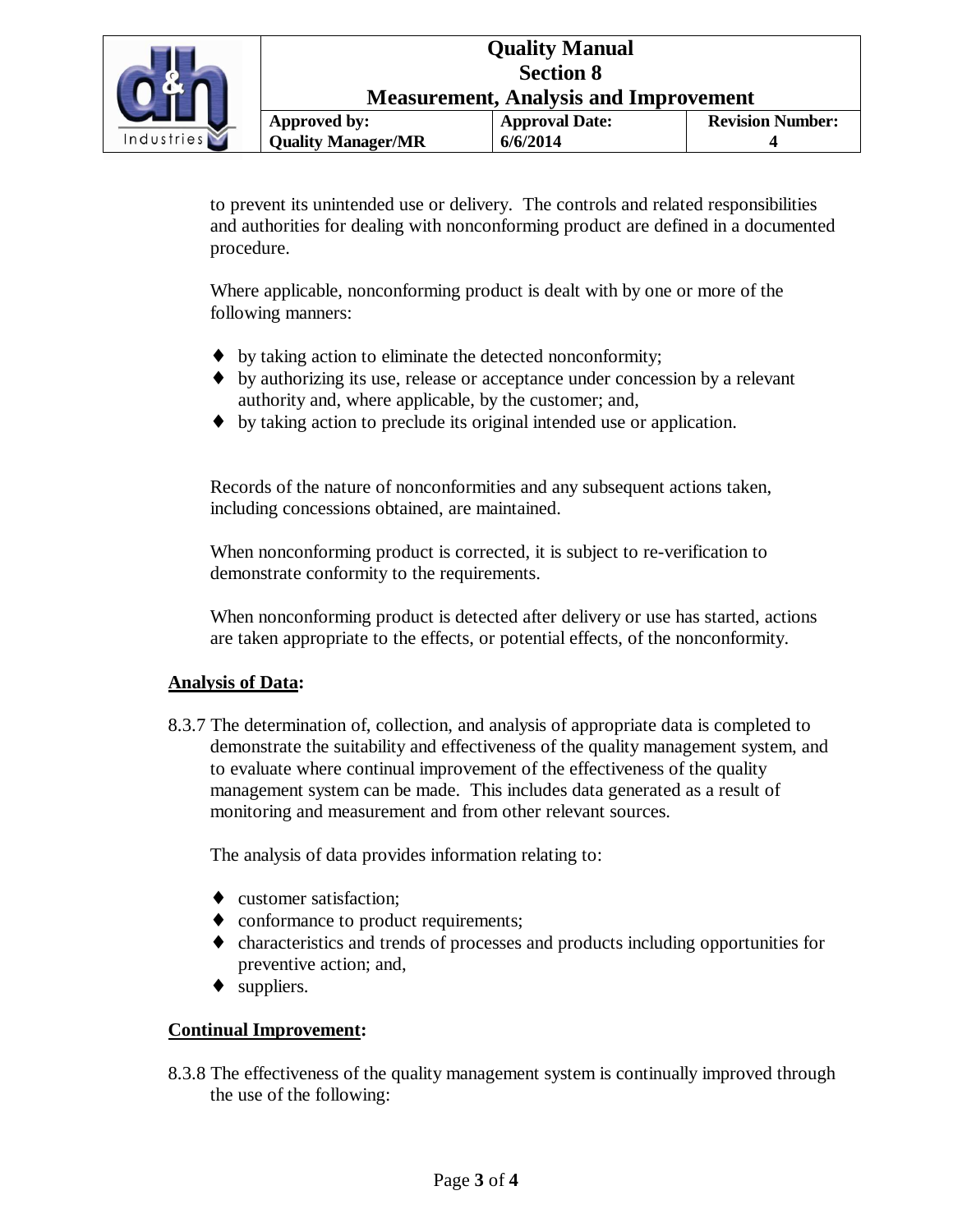

- quality policy;
- quality objectives;
- ♦ audit results;
- $\bullet$  analysis of data;
- ♦ corrective and preventive actions; and,
- ♦ management review.

#### **Corrective and Preventive Action:**

8.3.9 Corrective action is taken to eliminate the cause of nonconformities in order to prevent recurrence. Corrective actions are appropriate to the impact of the problems encountered.

 A documented procedure for corrective action is established defining requirements for:

- ♦ reviewing nonconformities (including customer complaints);
- ♦ determining the causes of nonconformities;
- ♦ evaluating the need for action to ensure that nonconformities do not recur;
- ♦ determining and implementing action needed;
- ♦ records of the results of actions taken; and,
- ♦ reviewing the effectiveness of corrective action taken.
- 8.3.10 Preventive action is determined to eliminate the causes of potential nonconformities in order to prevent occurrence. Preventive actions are appropriate to the effects of the potential problems.

A documented procedure for preventive action is established defining requirements for:

- ♦ determining potential nonconformities and their causes;
- ♦ evaluating the need for action to prevent occurrence of nonconformities;
- ♦ determining and implementing action needed;
- ♦ records of results of action taken; and,
- ♦ reviewing the effectiveness of preventive action taken.

#### 8.4 Related and Support Documentation

Procedure QP08 – Measurement, Analysis, and Improvement